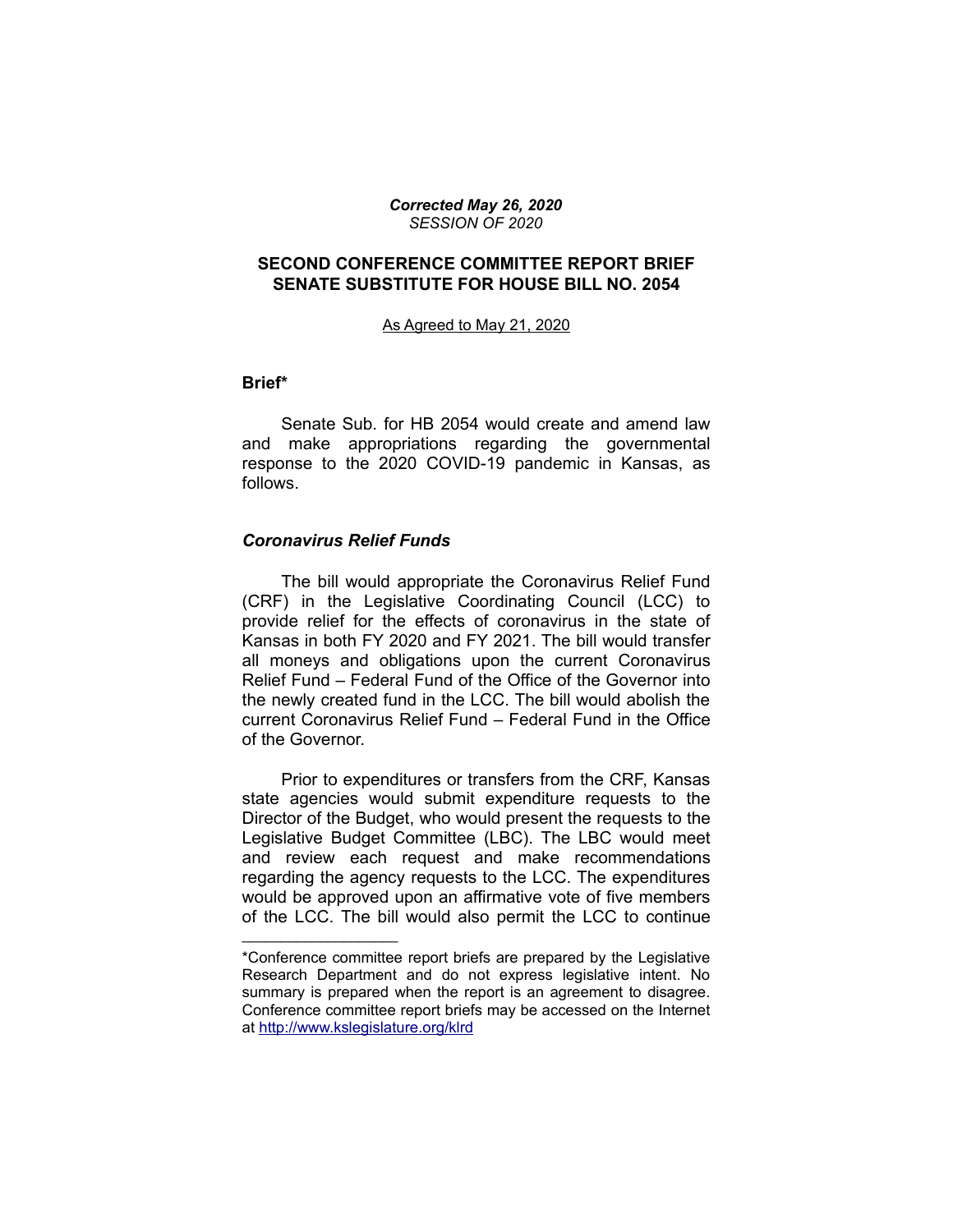approving such requests during the Legislative Session. If approval is granted, the Director of Accounts and Reports would appropriate any funds necessary and transfer the moneys in the CRF to either existing or newly appropriated funds.

In addition to the CRF funds, the bill would apply the same approval process described above to any federal funds received under the federal Coronavirus Aid, Relief, and Economic Security (CARES) Act, the Families First Coronavirus Response Act (Families First Act), the Paycheck Protection Program and Health Care Enhancement Act, and any other federal law that provides moneys to the state for aid for coronavirus relief.

The bill would render the provisions of the 2019 and 2020 appropriations bills that provide general authority for the Governor to approve expenditure of federal funds as null and void, as it relates to aid received for the purposes of federal coronavirus relief.

# *State of Disaster Emergencies, Kansas Emergency Management Act, and Authority of Local Officials*

The bill would create and amend law related to state of disaster emergencies and the Kansas Emergency Management Act (KEMA), including the following provisions.

## *Ratification and Limitation of 2020 State of Disaster Emergencies*

The bill would create a new section of law ratifying the COVID-19-related state of disaster emergency declared by the Governor on March 12, 2020, and ratified and continued by concurrent resolution through May 1, 2020. The bill also would ratify and continue through May 31, 2020, the state of disaster emergency declared by the Governor on April 30,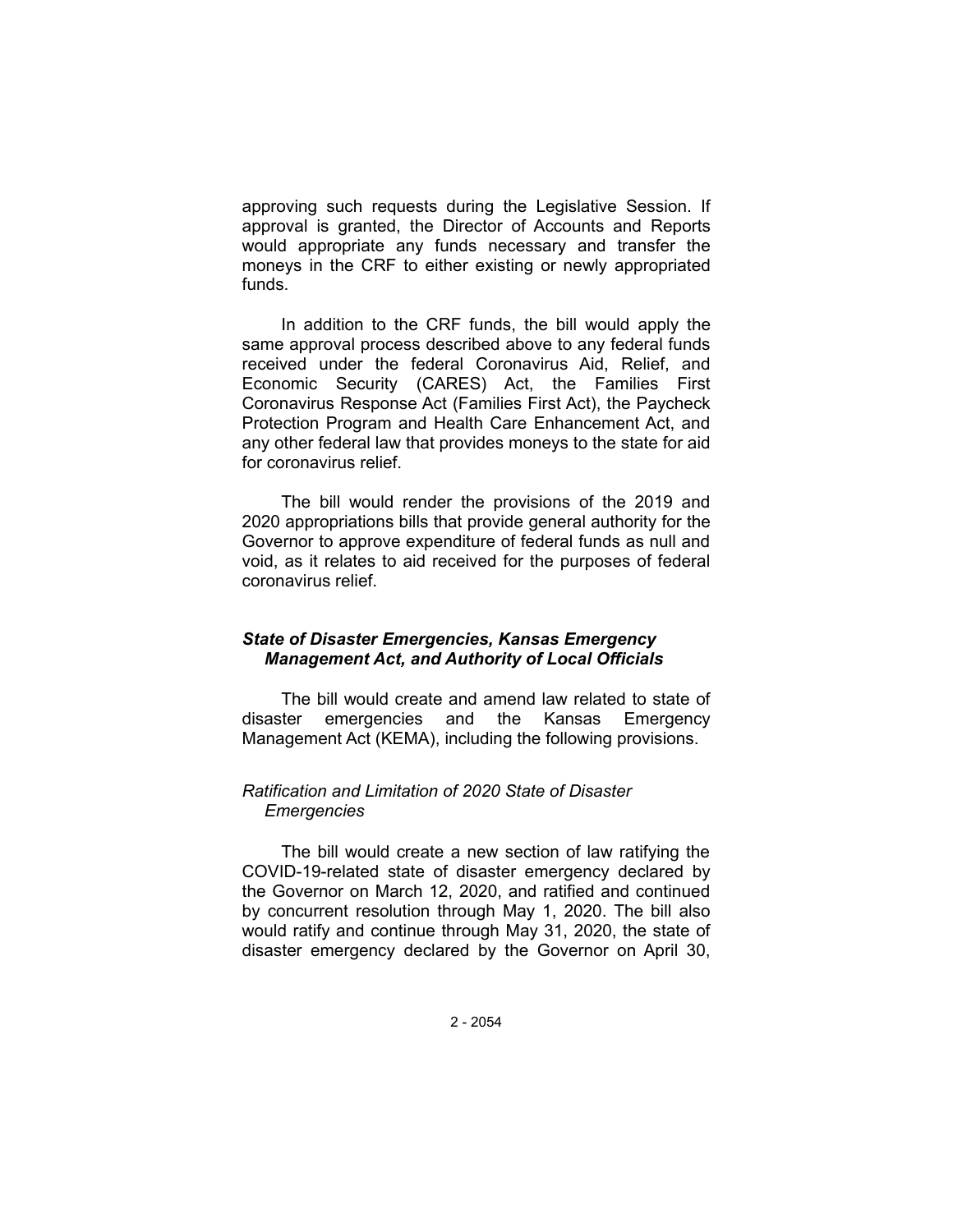2020, and extended by the State Finance Council through May 26, 2020.

This section also would prohibit the Governor from proclaiming any new COVID-19-related state of disaster emergency during 2020, unless the Governor makes specific application to the State Finance Council and such action is approved by an affirmative vote of at least six legislative members. If the Governor proclaims a new state of disaster emergency, the Governor would be required to make specific application to the State Finance Council, and an affirmative vote of six of the legislative members would be required, to order the closure or cessation of any business or commercial activity.

### *Closure or Cessation of Business or Commercial Activity*

The bill would create a section of law applicable during any state of disaster emergency declared under KEMA, allowing the Governor to order the closure or cessation of any business or commercial activity in response to any or all conditions necessitating the declared state of disaster emergency for 15 days. Upon specific application by the Governor to the State Finance Council, and an affirmative vote of at least six legislative members of the council, the closure or cessation of business or commercial activity may be extended for specified periods not to exceed 30 days each.

Any order violating or exceeding these restrictions would not have force and effect of law during the period of a state of disaster emergency and would be null and void.

The provisions of this section would expire on January 26, 2021.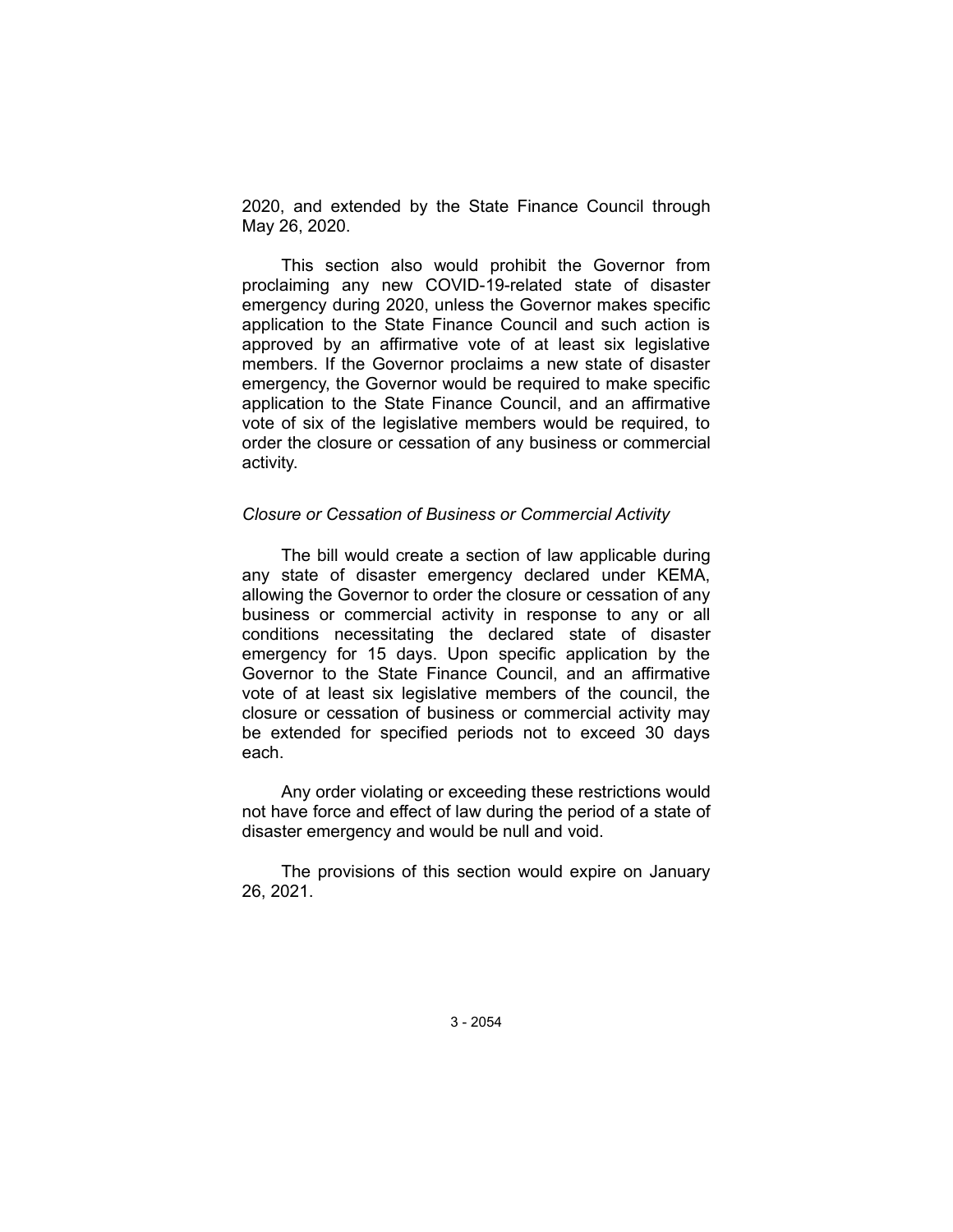## *Amendments to KEMA*

The bill would amend the section of KEMA allowing the Governor to declare a state of disaster emergency to specify this power is subject to the specific limits provided above regarding a COVID-19 new state of disaster emergency in 2020. The bill would add a provision stating the COVID-19 state of disaster emergency declared on April 30, 2020, shall terminate on May 31, 2020, except when the Legislature is not in session and upon specific application by the Governor to the State Finance Council and an affirmative vote of at least six legislative members of the Council, this state of emergency may be extended for specified periods not to exceed 30 days each, and no such extension shall continue past the fifteenth day of the 2021 Legislative Session.

The bill would amend the section of KEMA governing the powers of the Governor during a state of disaster emergency to:

- Specify the orders the Governor may issue are to exercise the powers conferred in this section;
- Specify these orders may be issued during the state of disaster emergency ratified by the bill;
- Require the Governor to call a meeting of the State Finance Council within 24 hours of the issuance of any such order, for the purposes of reviewing the order;
- Replace a provision allowing such orders to be ratified by concurrent resolution of the Legislature with a provision declaring such orders null and void after the period of a state of disaster emergency has ended;
- Remove references to proclamations;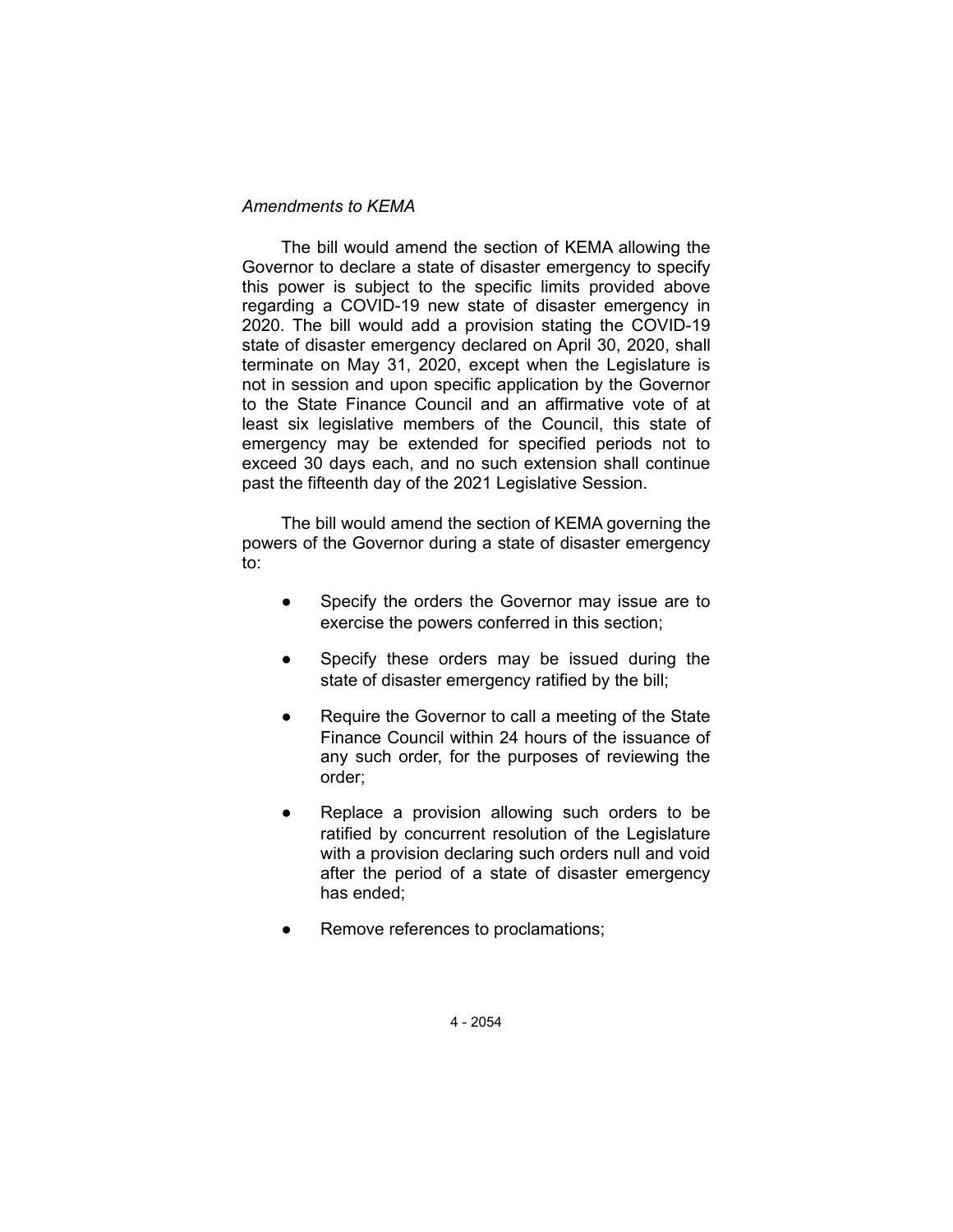- Amend a provision allowing the Governor to perform and exercise other functions, powers, and duties to specify these must be in conformity with the *Kansas Constitution* and *Bill of Rights* and with the statutes of the state of Kansas, except any regulatory statute specifically suspended under the authority of this section;
- State the Governor shall not have the power or authority to temporarily or permanently seize, or authorize seizure of, any ammunition, or to suspend or limit the sale, dispensing, or transportation of firearms or ammunition pursuant to this section's listing of powers or any other executive authority;
- Require each order issued under the authority of this section to specify the provision or provisions by specific reference to each paragraph of subsection(c) that confers the power under which the order was issued, and
- Allow the Board of County Commissioners of any county to issue an order relating to public health that contains provisions that are less stringent than the provisions of a statewide executive order issued by the Governor. Any Board of County Commissioners issuing such an order would be required to make a finding, based upon advice from the local health officer or other local health officials, that the scope of provisions in the Governor's executive order are not necessary to protect the public health and safety of the county to be implemented in the county.

The bill also would make technical amendments to this section to ensure consistency in statutory references.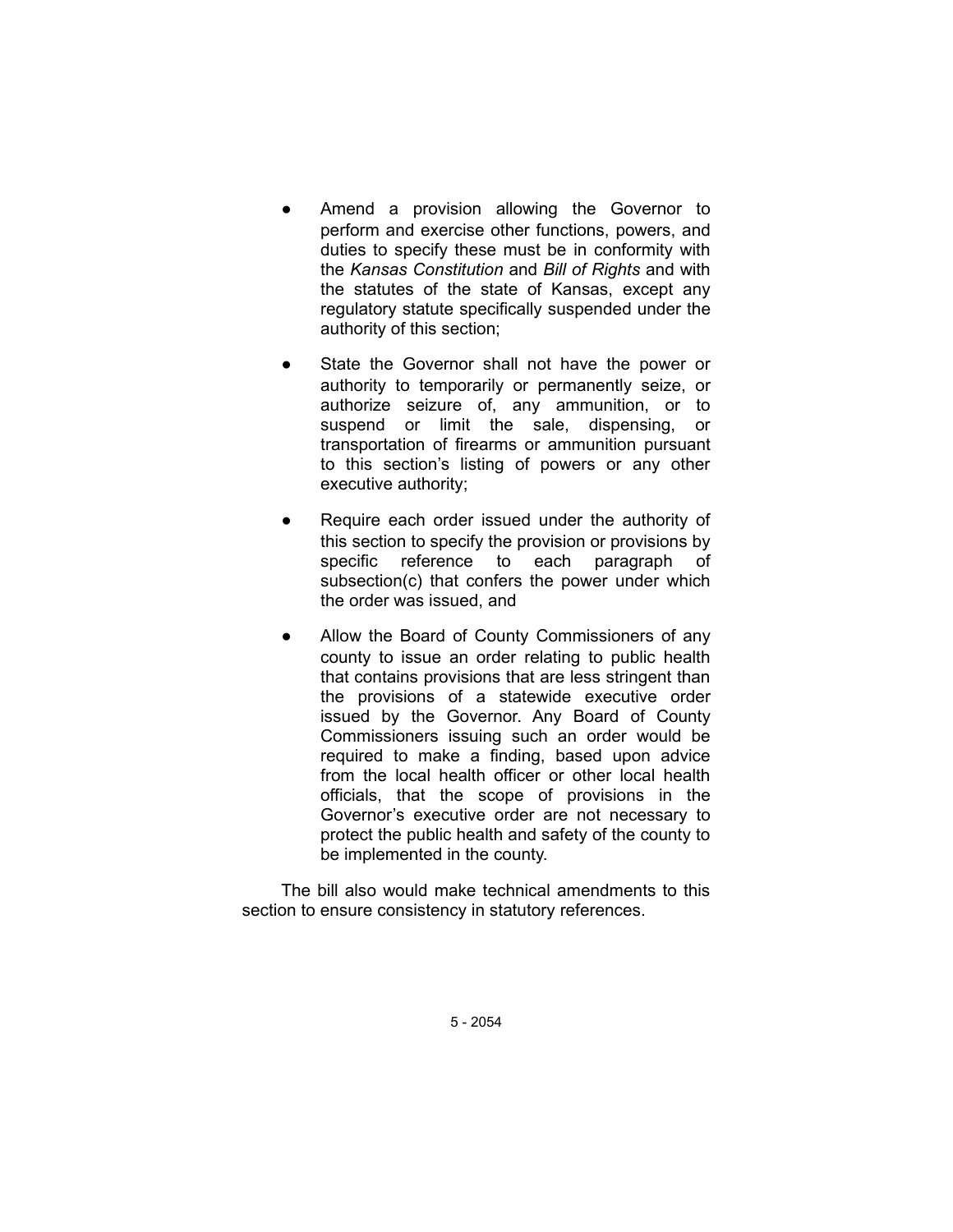The bill would amend the KEMA section making violation of KEMA or of any rule and regulation or lawful order or proclamation made pursuant to it a class A misdemeanor to:

- Remove a "knowing and willful" intent requirement;
- Change the penalty from a class A misdemeanor to a civil penalty of up to \$2,500 per violation, which may be assessed in addition to any other penalty provided by law;
- Direct enforcement of the section through an action brought under Chapter 60 of the *Kansas Statutes Annotated*, by the Attorney General or the county or district attorney in the county in which the violation took place, with any civil penalties recovered by a county or district attorney to be paid into the general fund of the county where the proceedings were instigated; and
- Allow the Attorney General or any county or district attorney to bring an action to enjoin, or to obtain a restraining order, against a person who has violated, is violating, or is otherwise likely to violate KEMA.

# *Authority of Local Officials*

The bill would amend a statute governing states of local disaster emergency to require any state of local disaster emergency declaration be approved by the Board of County Commissioners or the governing body of the city, respectively, at the next meeting of the governing body.

The bill would amend statutes regarding county boards of health and local health officers to clarify and standardize phrasing and to require any order issued by the county health officer, including orders issued as a result of an executive order of the Governor, and orders on behalf of a county regarding the remediation of any infectious disease, be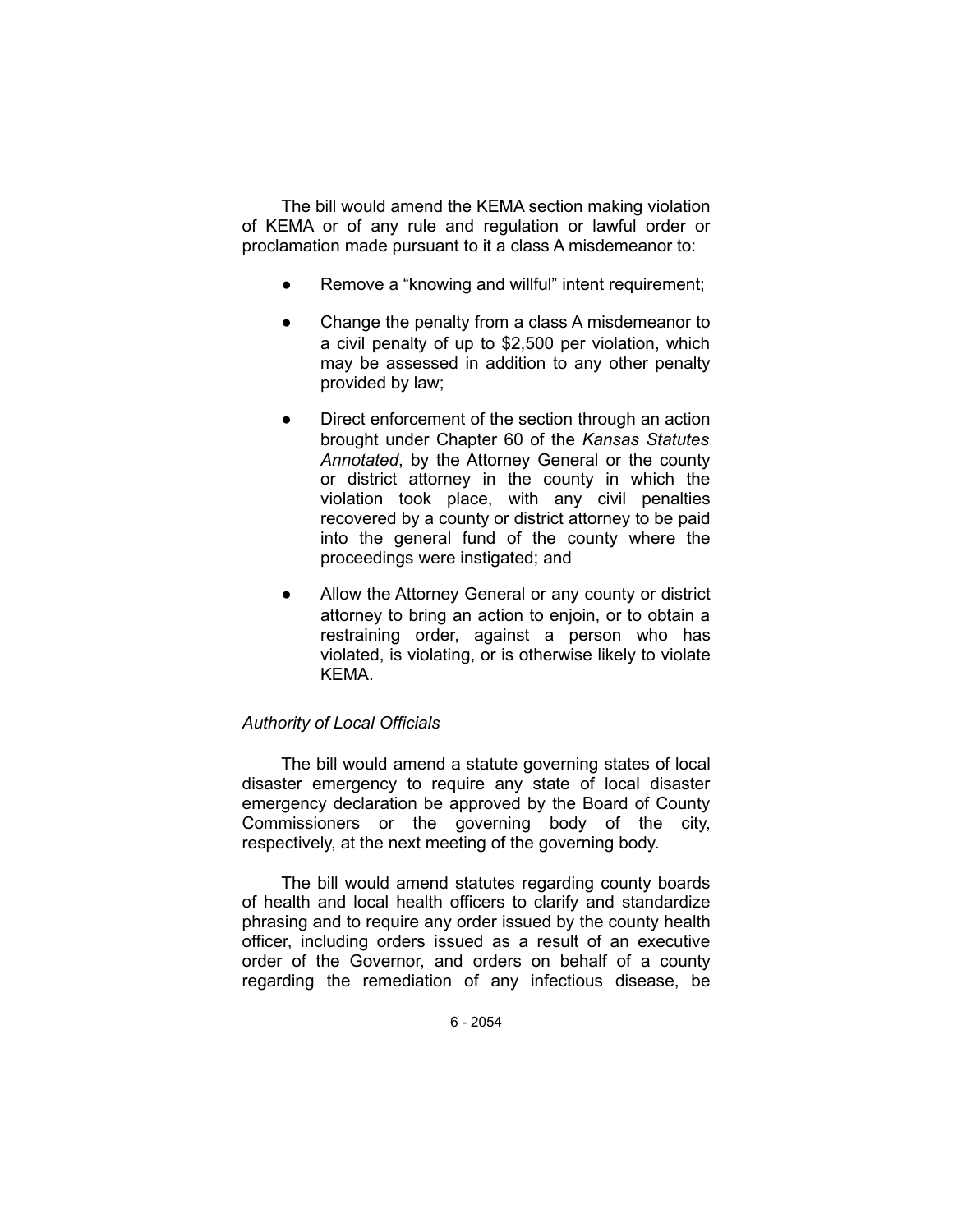approved by the Board of County Commissioners of the county affected by such order at the next meeting of the board. Any such approval would be required to include an expiration date set by the Board of County Commissioners and could be revoked at an earlier date by a majority vote of the board. The bill would remove provisions requiring payment of compensation out of the county treasury and allowing removal of the local health officer by the Secretary of Health and Environment. The bill would amend a statute governing home rule powers to prohibit counties from exempting from or effecting changes in these statutes.

# *COVID-19 Response and Reopening for Business Liability Protection Act (Act)*

The bill would create the COVID-19 Response and Reopening for Business Liability Protection Act (Act), as follows.

### *Definitions*

The bill would define the following terms: "COVID-19," "COVID-19 claim," "COVID-19 public health emergency," "disinfecting or cleaning supplies," "healthcare provider," "person," "personal protective equipment," "product liability claim," "public health guidance," and "qualified product."

## *Healthcare Provider Immunity*

The bill would state, notwithstanding any other provision of law, a healthcare provider is immune from civil liability for damages, administrative fines, or penalties for acts, omissions, healthcare decisions, or the rendering of or the failure to render healthcare services, including services that are altered, delayed, or withheld, as a direct response to any COVID-19 state of disaster emergency under the KEMA.

7 - 2054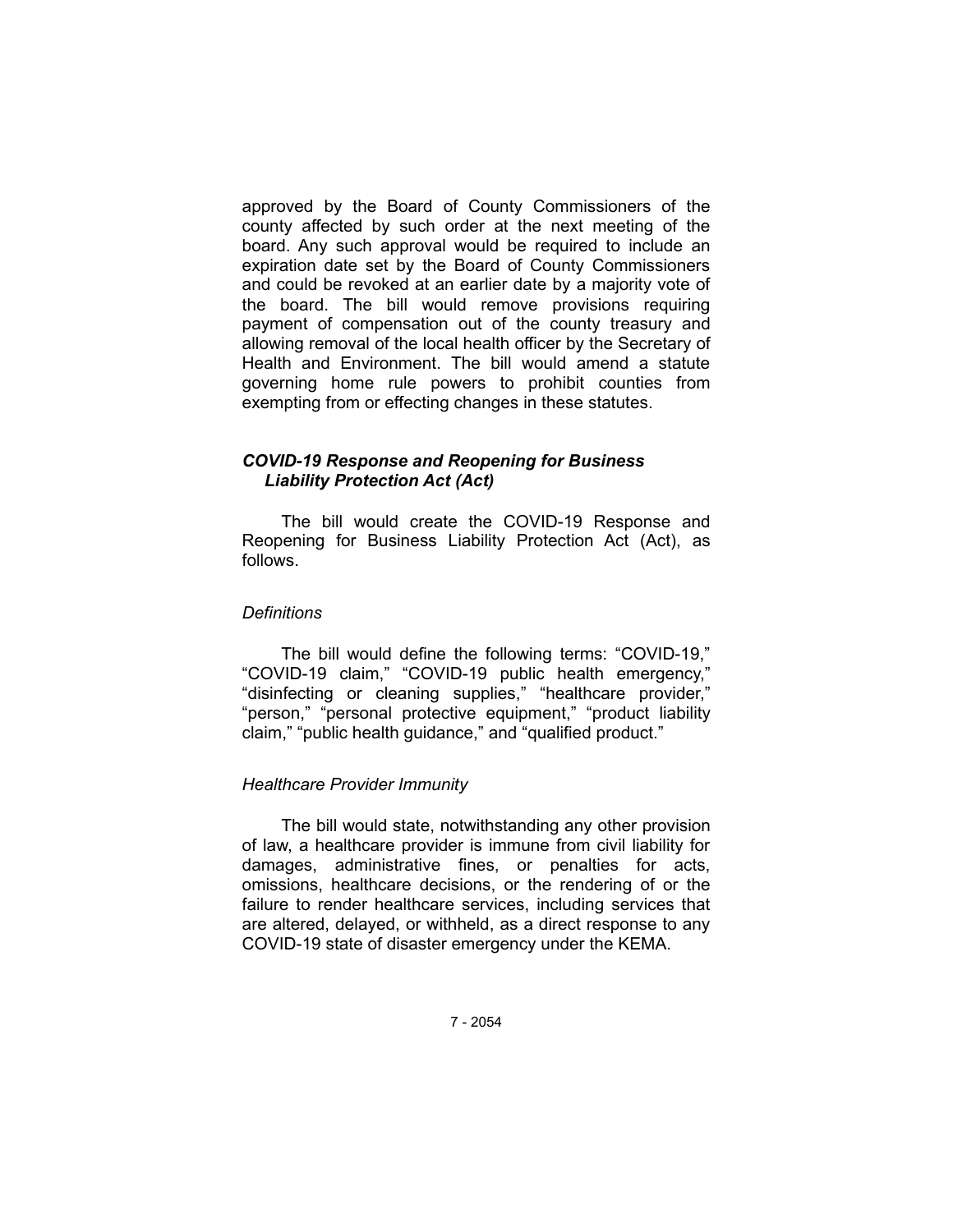This immunity would apply to any claims for damages or liability arising out of or relating to acts, omissions, or healthcare decisions occurring during any state of disaster emergency pursuant to KEMA, related to COVID-19.

This immunity would not apply to civil liability when it is established that the act, omission, or healthcare decision constituted gross negligence or willful, wanton, or reckless conduct. This immunity also would not apply to healthcare services not related to COVID-19 that have not been altered, delayed, or withheld because of the COVID-19 public health emergency.

### *Business Liability*

The bill would state that, notwithstanding any other provision of law, a person (or agent of such person) conducting business in Kansas shall not be held liable for a COVID-19 claim if the act or omission alleged to violate a duty of care was mandated or specifically and affirmatively permitted by a federal or state statute, regulation, or executive order passed or issued in response to the COVID-19 pandemic and applicable to the activity at issue at the time of the alleged exposure. The bill would state this provision would apply retroactively to any cause of action accruing on or after March 12, 2020.

## *Product Liability*

The bill would state that, notwithstanding any other provision of law, a person who designs, manufactures, sells, distributes, provides, or donates a qualified product in response to the COVID-19 public health emergency shall not be liable in a civil action alleging a product liability claim involving the product if any of the above actions were taken at the specific request of or in response to a written order or other directive finding a public need for a qualified product, issued by the Governor, Adjutant General, or Division of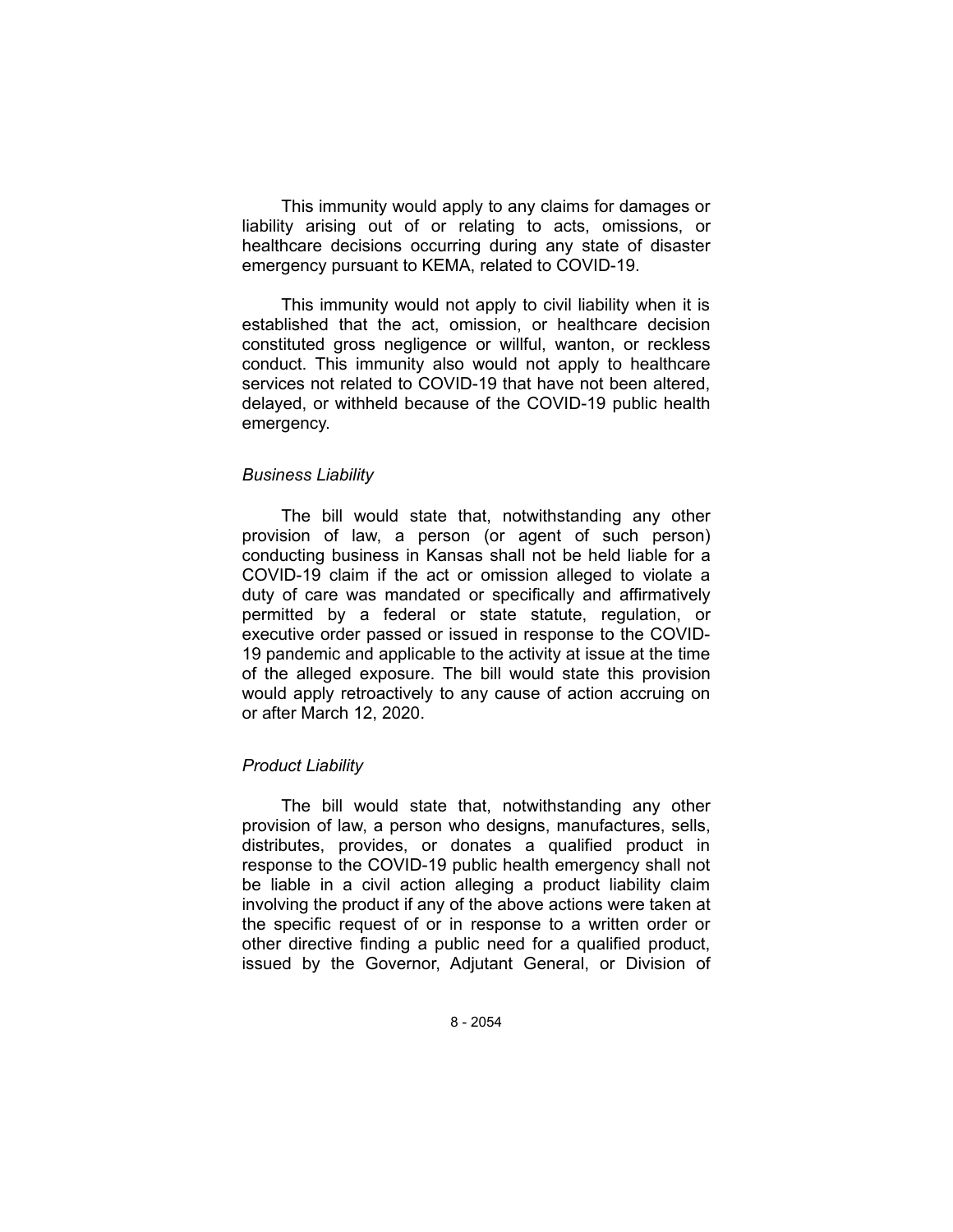Emergency Management, and the damages are not occasioned by willful, wanton, or reckless disregard of a known, substantial, and unnecessary risk that the product would cause serious injury to others. The bill would state this provision would apply retroactively to any cause of action accruing on or after March 12, 2020.

## *Other Provisions*

The bill would state that nothing in the Act creates, recognizes, or ratifies a claim or cause of action of any kind; eliminates a required element of any claim; affects workers' compensation law, including the exclusive application of such law; or amends, repeals, alters, or affects any other immunity or limitation of liability. The bill would state this provision would apply retroactively to any cause of action accruing on or after March 12, 2020.

## *Validity of Notarial Acts*

The bill would create a new section of law, outside the Revised Uniform Law on Notarial Acts (RULONA), stating that notarial acts performed by a Kansas notary public while the personal appearance requirements are suspended pursuant to an executive order or other state law, shall be valid as if the individual had met the personal appearance requirement, even if the individual failed to do so, as long as the notarial act fulfills all requirements prescribed by the executive order or other state law and all other requirements not relating to personal appearance.

## *First Responder Notifications*

The bill would create a new section requiring, during a COVID-19-related state of disaster emergency declared under KEMA, each county health officer to work with first responder agencies operating in the county to share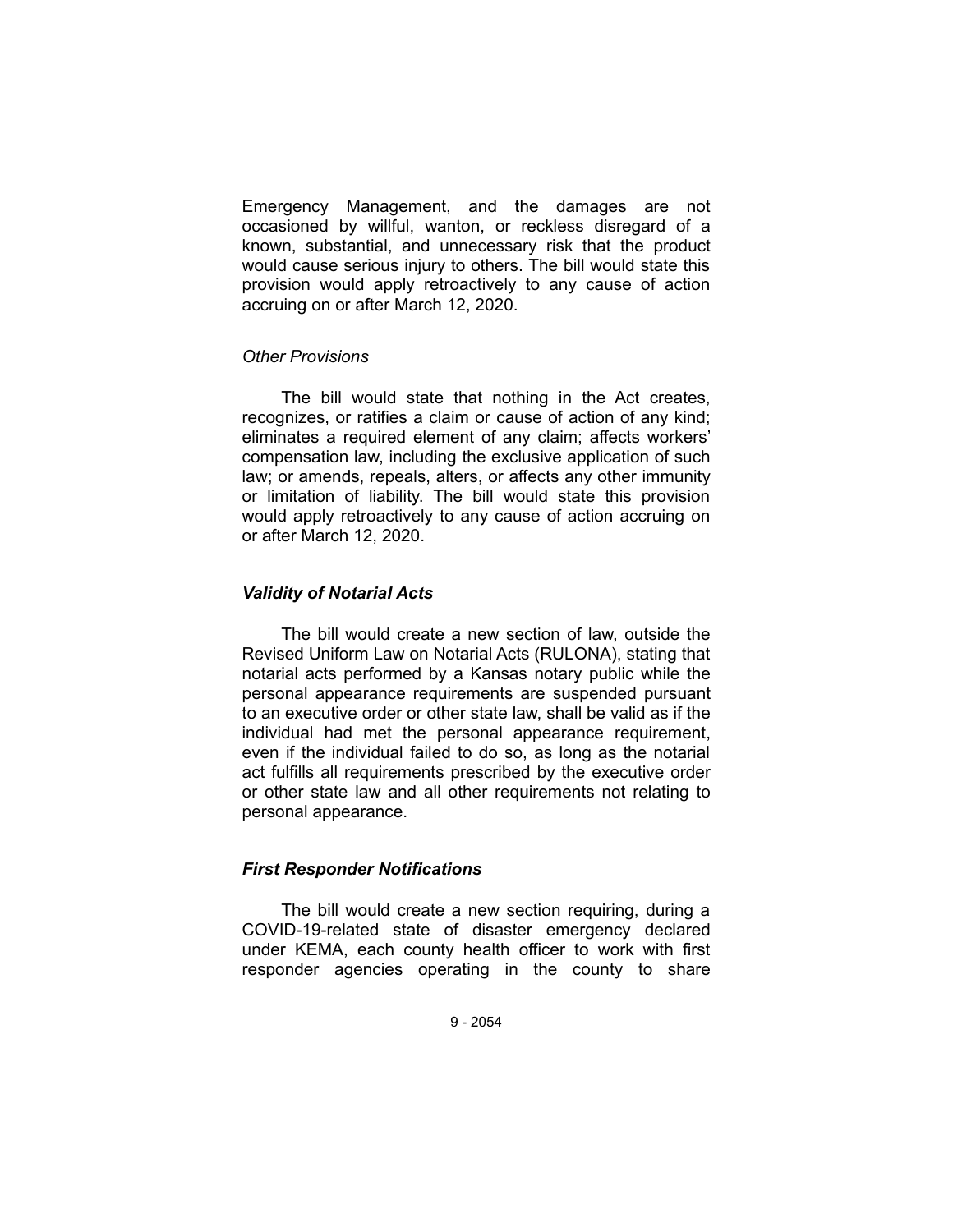information indicating where a person testing positive for, or under quarantine or isolation due to, COVID-19 resides or can be expected to be present. The bill would require the information include the person's address and duration of any quarantine, isolation, or expected recovery period, as determined by the county health officer, and only be used for the purpose of allowing the first responders to be alert to the need for utilizing appropriate personal protective equipment during the response activity.

The bill would require the above information be provided to the 911 call center serving the address provided and would limit the 911 call center to disseminating the information only to first responders responding to the listed address.

The information would not be a public record and would not be subject to the Kansas Open Records Act (KORA). This records provision would expire on July 1, 2025, unless the Legislature reviews and reenacts the provision pursuant to the applicable section of KORA.

## *Adult Care Homes*

The bill would create a new section of law requiring the Kansas Department for Aging and Disability Services (KDADS) to take the following actions with regard to adult care homes:

- Promptly, and no later than 30 days following the effective date of the bill, make or cause to be made infection control inspections;
- Provide the necessary personal protective equipment, sanitizing supplies, and testing kits appropriate to the needs of each facility on an ongoing basis, based upon:
	- Current number of residents;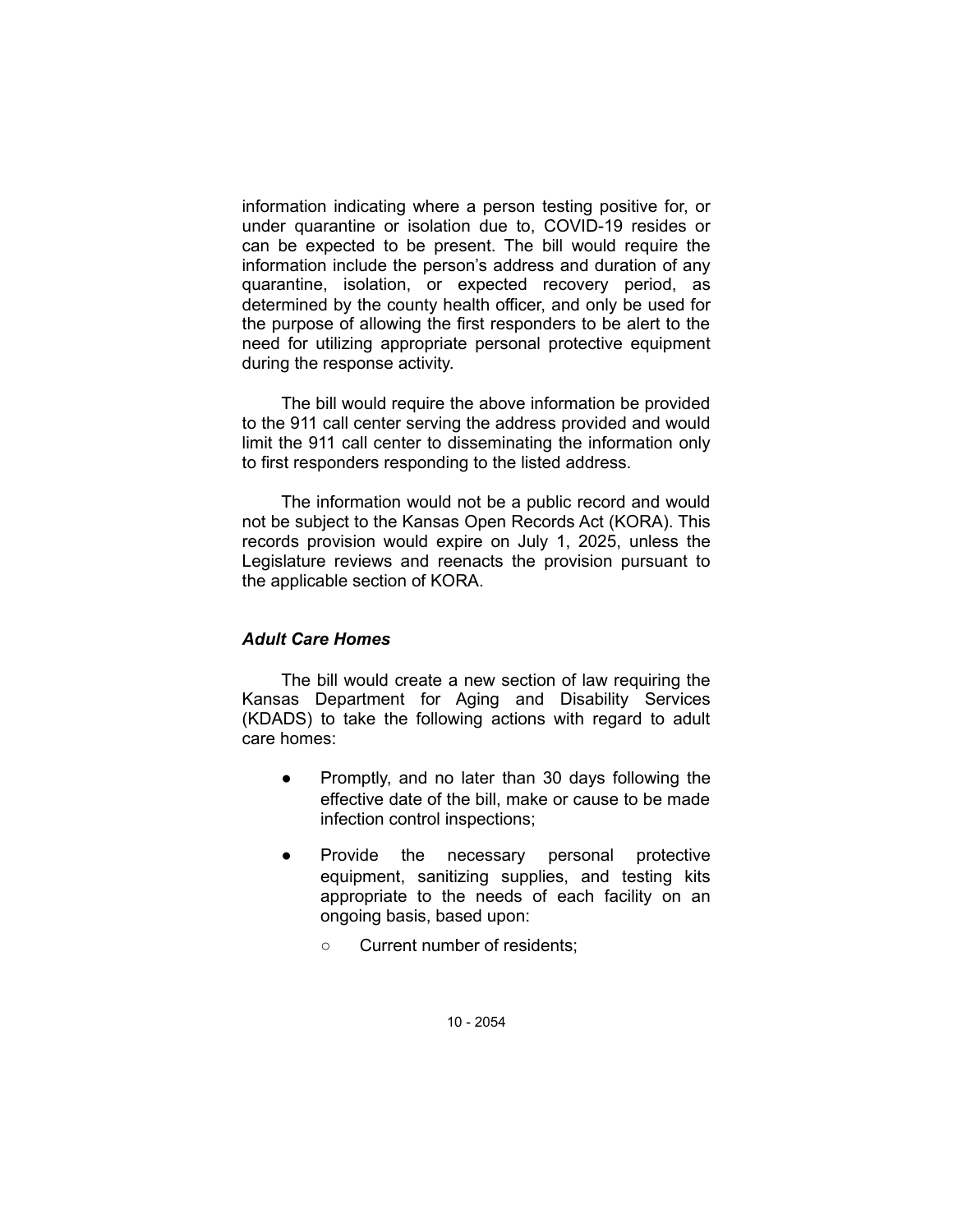- Current number of full-time and part-time staff members;
- Number of residents and staff who have tested positive for COVID-19 in the last 14 days;
- Ability to separate residents with COVID-19 from non-COVID-19 residents; and
- Any other factors deemed relevant by the Secretary for Aging and Disability Services; and
- Ensure that infection prevention and control best practices and recommendations based upon guidance from the U.S. Centers for Disease Control and Prevention and the Kansas Department of Health and Environment (KDHE) are adopted and made available publicly.

# *Health Care*

### *Telemedicine*

The bill would create a section of law addressing telemedicine, including the following provisions.

The bill would allow a physician to issue a prescription or order administration of medication, including a controlled substance, for a patient, without conducting an in-person examination of the patient.

A physician under quarantine, including self-imposed quarantine, would be allowed to practice telemedicine.

A physician licensed in another state could practice telemedicine to treat patients in Kansas, if the physician advises the Board of Healing Arts (Board) of such practice in writing and in a manner determined by the Board and the physician holds an unrestricted license to practice medicine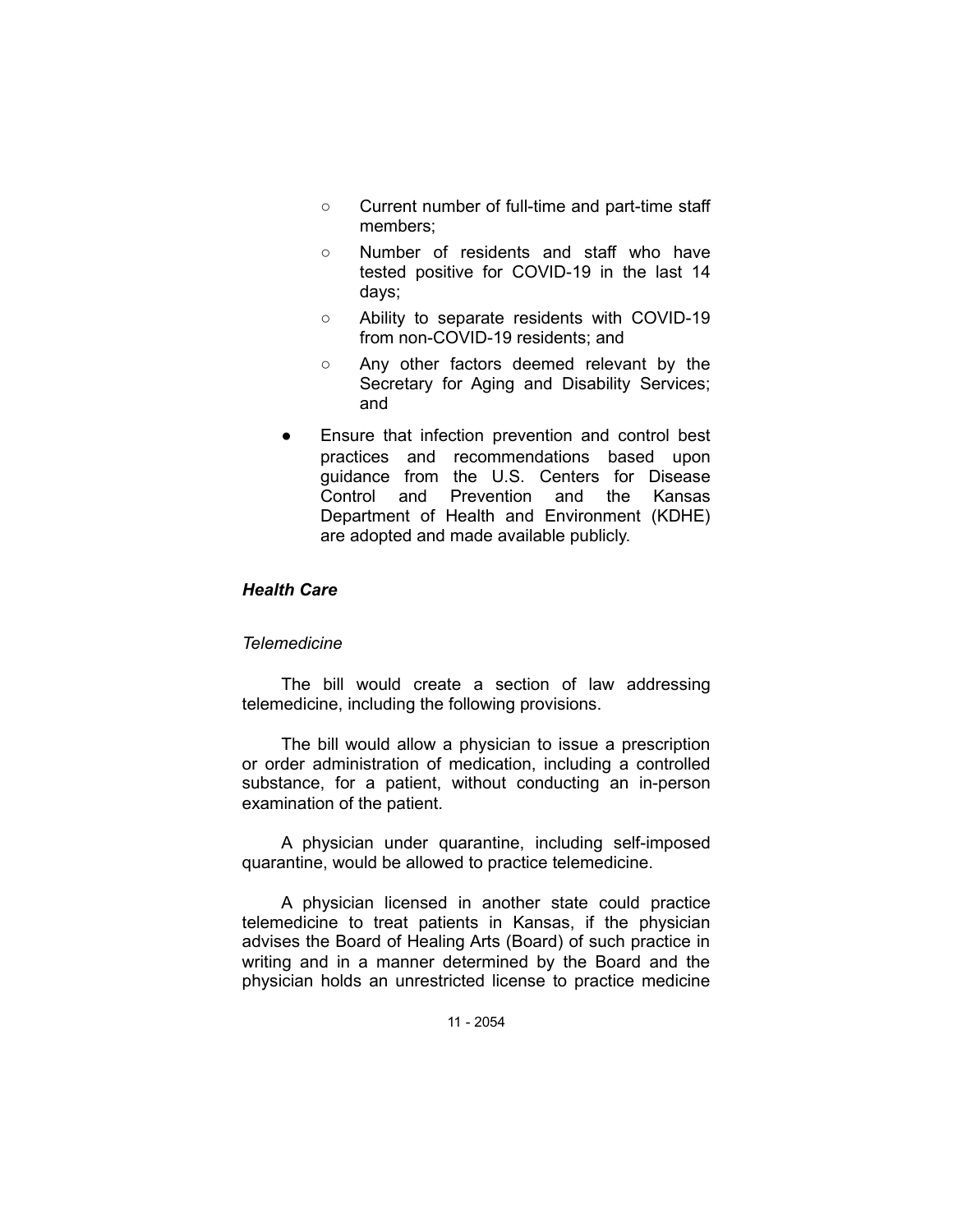and surgery in the other state and is not the subject of any investigation or disciplinary action by the licensing agency. The Board would be allowed to extend this provision to other healthcare professionals licensed and regulated by the Board as deemed necessary by the Board to address the impacts of COVID-19 and consistent with ensuring patient safety.

The bill would require a physician practicing telemedicine under this section to conduct an appropriate assessment and evaluation of the patient's current condition and document the appropriate medical indication for any prescription issued.

The bill would specify this section would not supersede or otherwise affect the provisions of statutes governing performance of abortions or prohibition of abortions delivered *via* telemedicine.

The section would define "physician" and "telemedicine." The section would expire on January 26, 2021.

### *Hospitals and Medical Care Facilities*

The bill would create a new section of law regarding hospital and medical care facility usage, including the following provisions.

The section would allow a hospital to admit patients in excess of its number of licensed beds or inconsistent with its licensed classification of beds, to the extent the hospital determines is necessary to treat COVID-19 patients and to separate COVID-19 patients and non-COVID-19 patients. A hospital admitting patients in this manner would be required to notify KDHE as soon as practicable, but prior authorization would not be required.

The section would allow a hospital to use non-hospital space, including off-campus space, to perform COVID-19 testing, triage, quarantine, or patient care, to the extent the

12 - 2054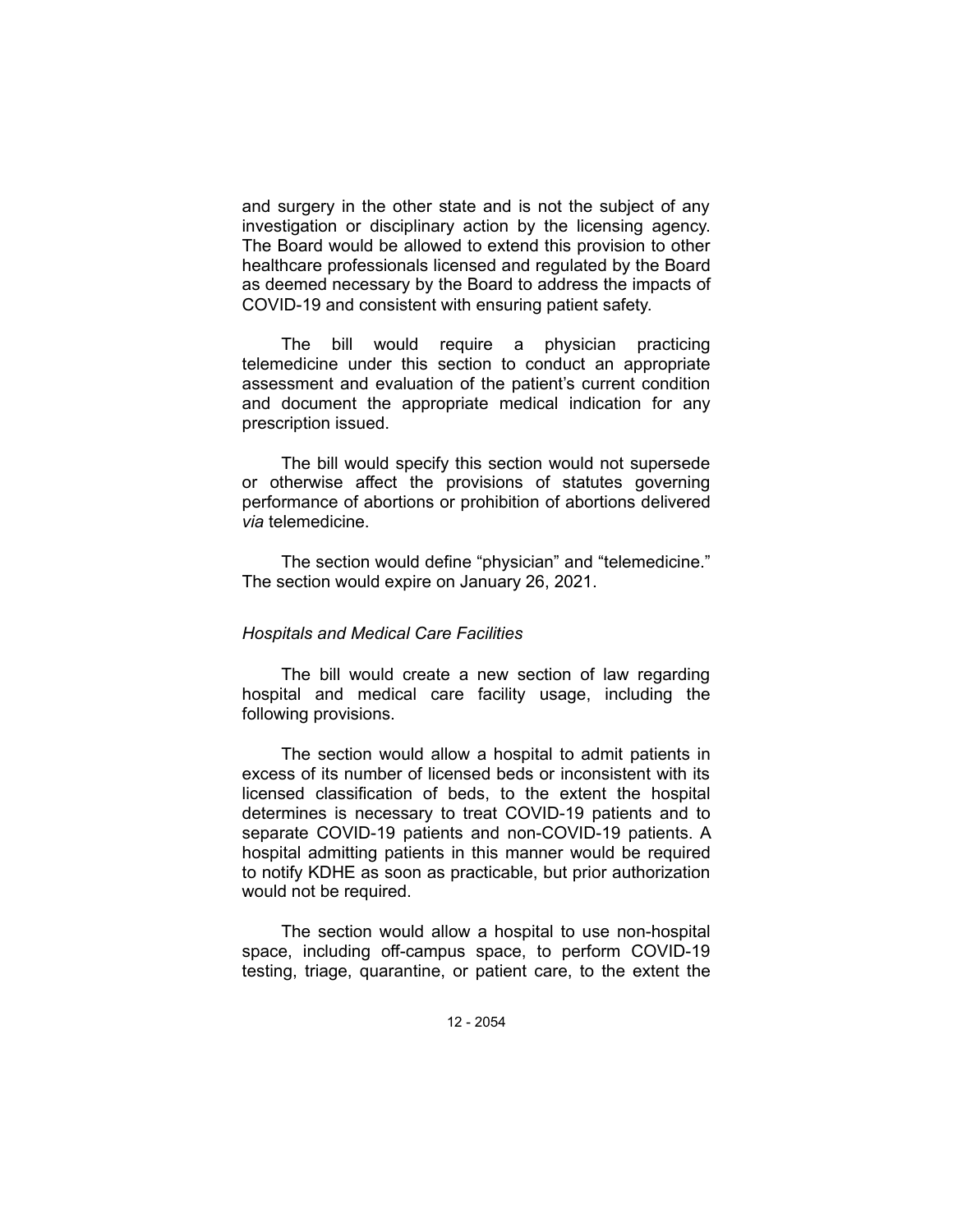hospital determines is necessary to treat COVID-19 patients and to separate COVID-19 patients and non-COVID-19 patients. The KDHE could impose reasonable safety requirements on such use to maximize the availability of patient care, and non-hospital space used in this manner would be deemed to meet the requirements of a statute governing provision of services by a hospital consisting of more than one establishment. A hospital using non-hospital space in this manner would be required to notify the KDHE as soon as practicable, but prior authorization would not be required.

The section would allow a medical care facility to permit healthcare providers authorized to provide healthcare services in Kansas to provide healthcare services at such medical facility without becoming a member of the facility's medical staff.

"Hospital" and "medical care facility" would have the same meanings as in statutes governing hospital and related facility licensing, inspection, and regulation.

The section would expire 120 calendar days after the expiration or termination of the state of disaster emergency proclamation issued by the Governor in response to the COVID-19 public health emergency, or any extension thereof.

## *Temporary Emergency License*

The bill would create a new section of law allowing the Board to grant a temporary emergency license to practice any profession licensed, certified, registered, or regulated by the Board to an applicant with qualifications the Board deems sufficient to protect public safety and welfare, within the scope of professional practice authorized by the temporary emergency license, for the purpose of preparing for, responding to, or mitigating any effect of COVID-19.

The section would expire on January 26, 2021.

13 - 2054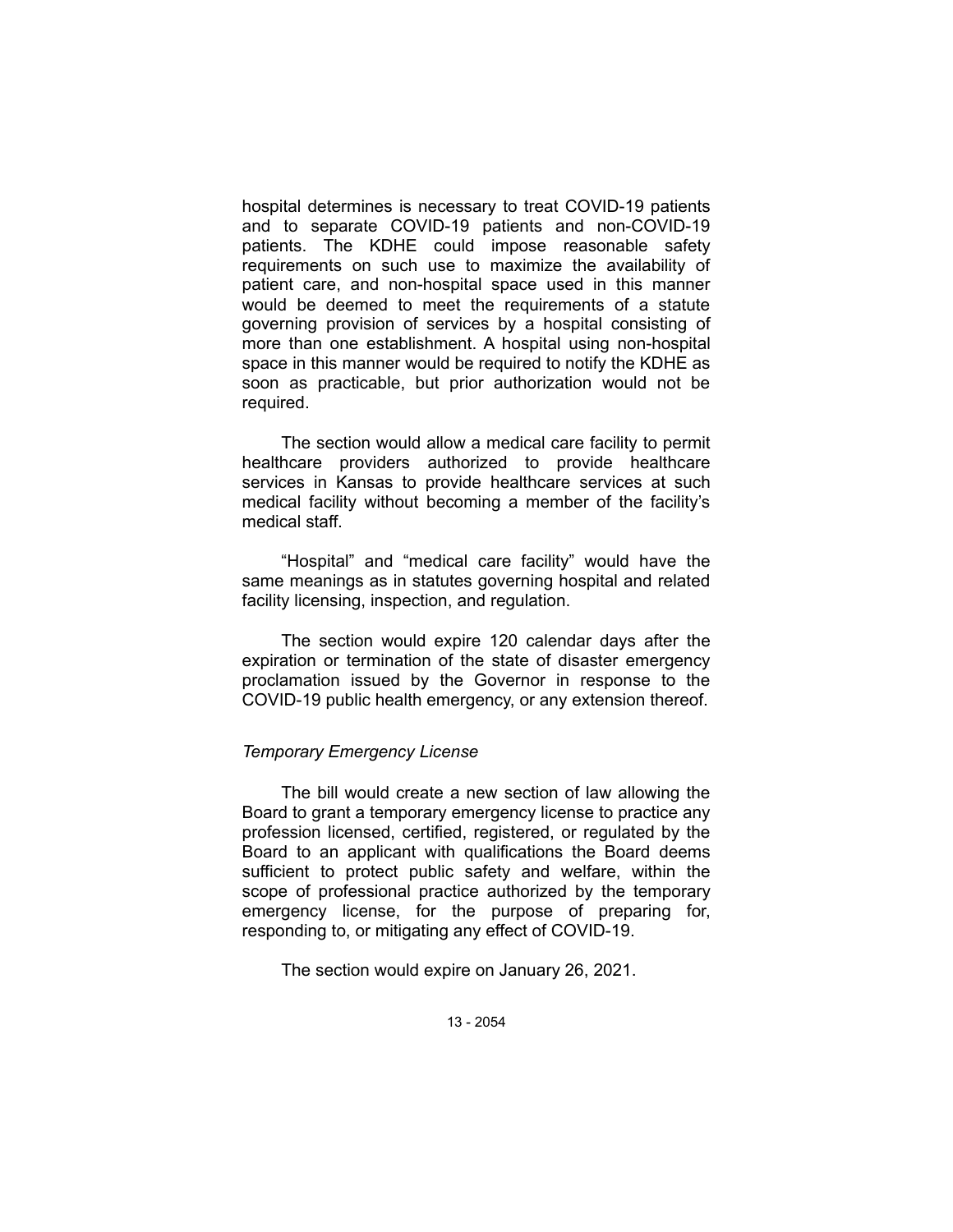## *Temporary Licensure Measures for Additional Healthcare Providers*

The bill would create a new section of law, notwithstanding any applicable law to the contrary, allowing physician assistants (PAs) to provide healthcare services appropriate to such provider's education, training, and experience within a designated healthcare facility at which the PA is employed or contracted to work as necessary to support the facility's response to the COVID-19 pandemic without a written agreement with a supervising physician, and would not be liable in any criminal prosecution, civil action or administrative proceeding arising out of the lack of such written agreement.

The bill also would allow advanced practice registered nurses (APRNs) and nurse anesthetists to provide healthcare services appropriate to each provider's education, training, and experience within a designated healthcare facility at which the provider is employed or contracted to work as necessary to support the facility's response to the COVID-19 pandemic without direction and supervision from a responsible physician. APRNs and nurse anesthetists providing health care under the provisions of this section would not be liable in any criminal prosecution, civil action, or administrative proceeding arising out of a lack of direction and supervision from a responsible physician.

Licensed practical nurses (LPNs) would be allowed to provide healthcare services appropriate to such provider's education, training, and experience within a designated healthcare facility at which the LPN is employed or contracted to work as necessary to support the facility's response to the COVID-19 pandemic without direction from a registered professional nurse (RN) and would not be liable in any criminal prosecution, civil action, or administrative proceeding arising out of such LPN's lack of supervision from an RN. The bill would allow an RN or LPN to order the collection of throat or nasopharyngeal swab specimens from individuals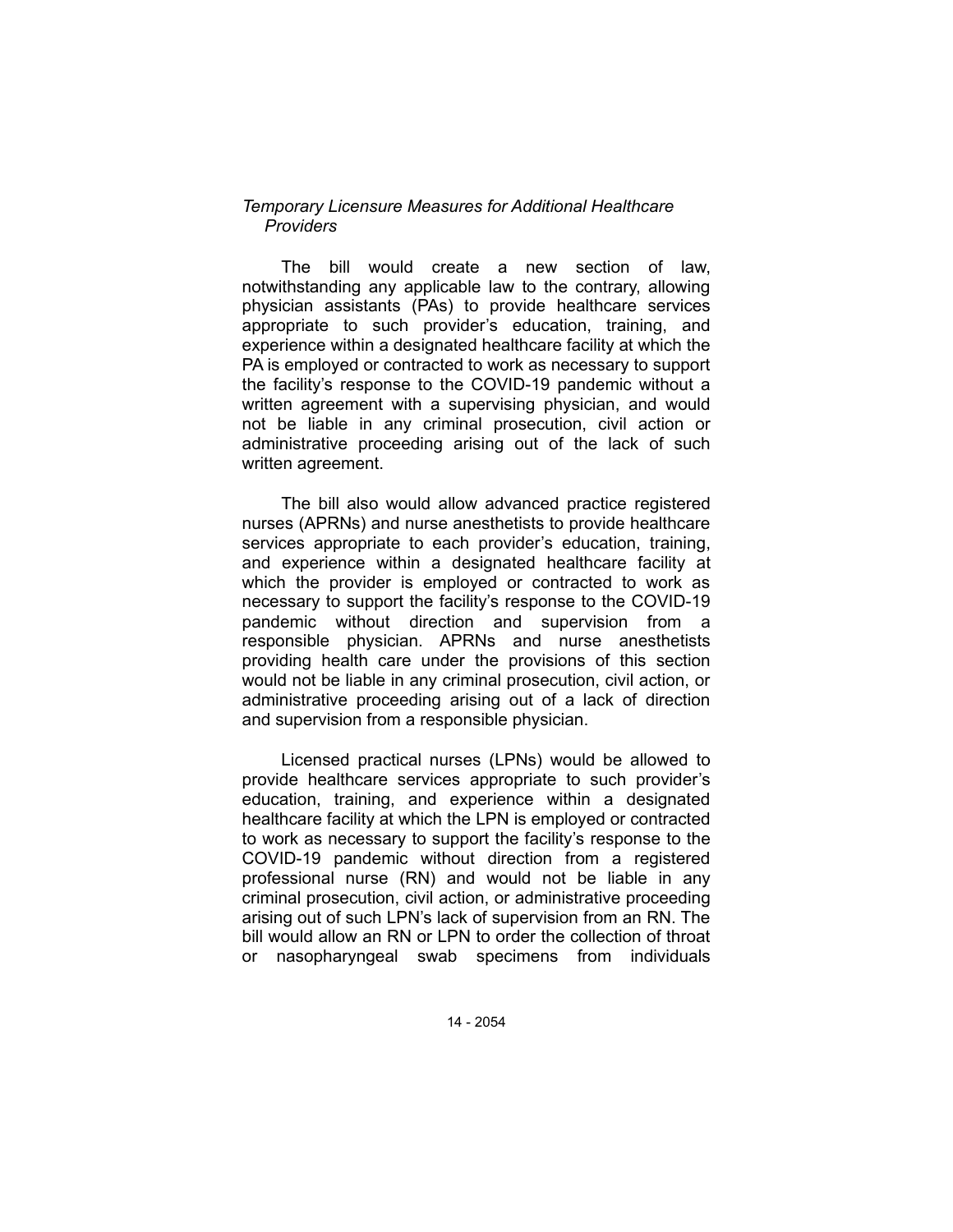suspected of being infected by COVID-19 for purposes of testing.

The bill would allow licensed pharmacists to provide care for routine health maintenance, chronic disease states, or similar conditions appropriate to such pharmacist's education, training, and experience within a designated healthcare facility at which the pharmacist is employed or contracted to work as necessary to support the facility's response to the COVID-19 pandemic without a collaborative practice agreement with a physician and would not be liable in any criminal prosecution, civil action, or administrative proceeding arising out of such pharmacist's lack of collaborative practice agreement with a physician.

The bill would allow an RN or LPN who holds a license that is exempt, inactive, or has lapsed within the past five years from the effective date of the bill to provide healthcare services appropriate to the nurse's education, training, and experience and would not be liable in any criminal prosecution, civil action, or administrative proceeding arising out of such nurse's exempt, inactive, or lapsed license.

The bill would authorize a designated healthcare facility, as necessary to support the facility's response to the COVID-19 pandemic, to:

- Allow a student who is enrolled in a program to become a licensed, registered, or certified healthcare professional to volunteer for work within such facility in roles that are appropriate to such student's education, training, and experience;
- Allow a licensed, registered, or certified healthcare professional or emergency medical personnel who is serving in the military in any duty status to volunteer or work within such facility in roles that are appropriate to such military service member's education, training, and experience; and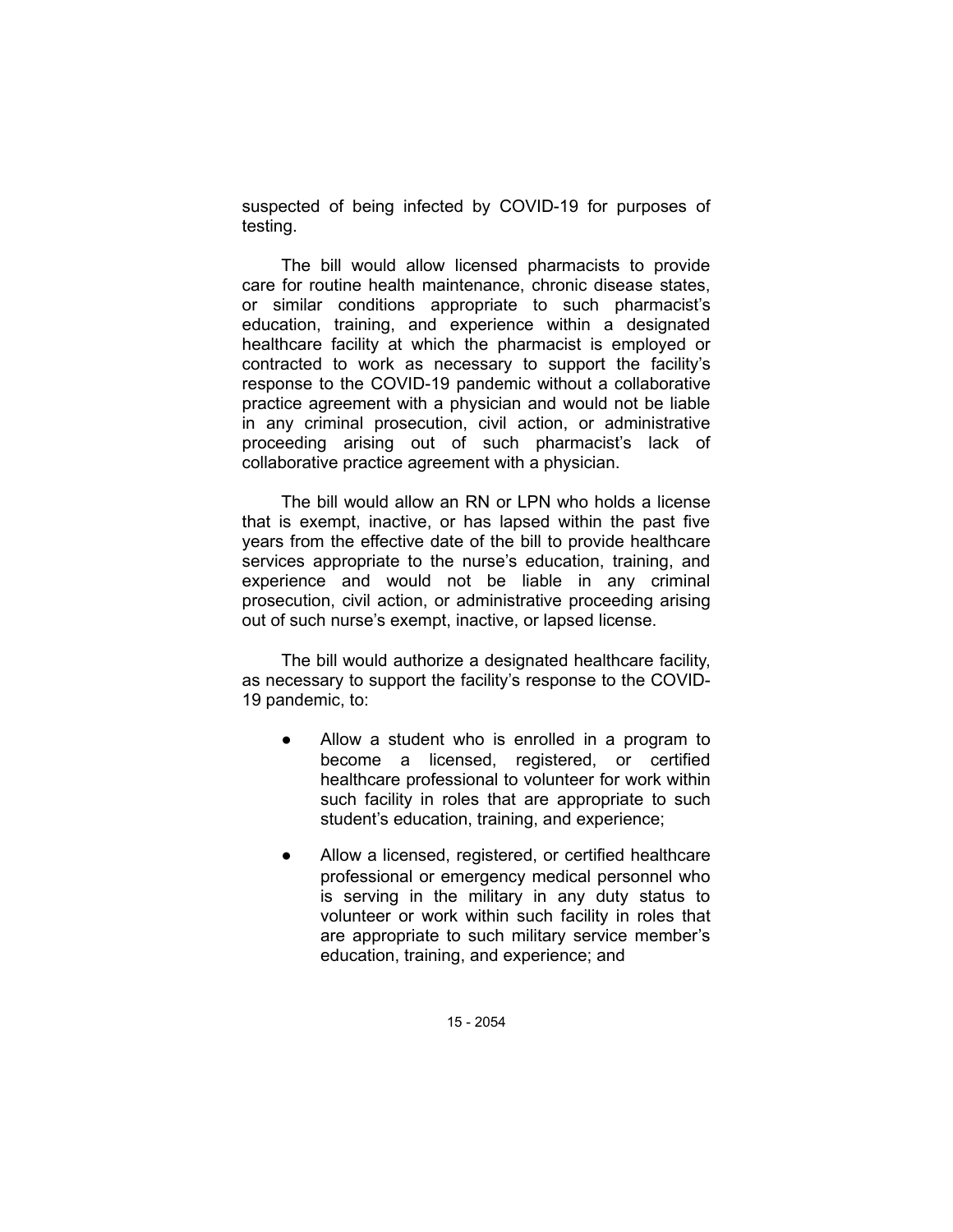Allow a medical student, physical therapist, or emergency medical services provider to volunteer or work within such facility as a respiratory therapist extender under the supervision of a physician, respiratory therapist, or APRN. Such respiratory therapist extender would be allowed to assist respiratory therapists and other healthcare professionals in the operation of ventilators and related devices and provide other healthcare services appropriate to such provider's education, training, and experience, as determined by the facility in consultation with such facility's medical leadership.

The bill would allow a healthcare professional licensed and in good standing in another state to practice such profession in the state of Kansas. A license that has been suspended or revoked or a licensee who is subject to pending license-related disciplinary action would not be considered to be in good standing. Any license that is subject to limitation in another state would be subject to the same limitation in the state of Kansas. Such healthcare professional would not be liable in any criminal prosecution, civil action, or administrative proceeding arising out of such healthcare professional's lack of licensure in the state of Kansas.

The bill would allow, subject to any terms and conditions established by the Secretary of Health and Environment, a designated healthcare facility to use a qualified volunteer or qualified personnel affiliated with any other designated healthcare facility as if such volunteer or personnel was affiliated with the facility using such volunteer or personnel.

The bill would allow a healthcare professional to be licensed, certified, or registered or to have such license, certification, or registration reinstated within five years of lapse or renewed by the applicable licensing agency of the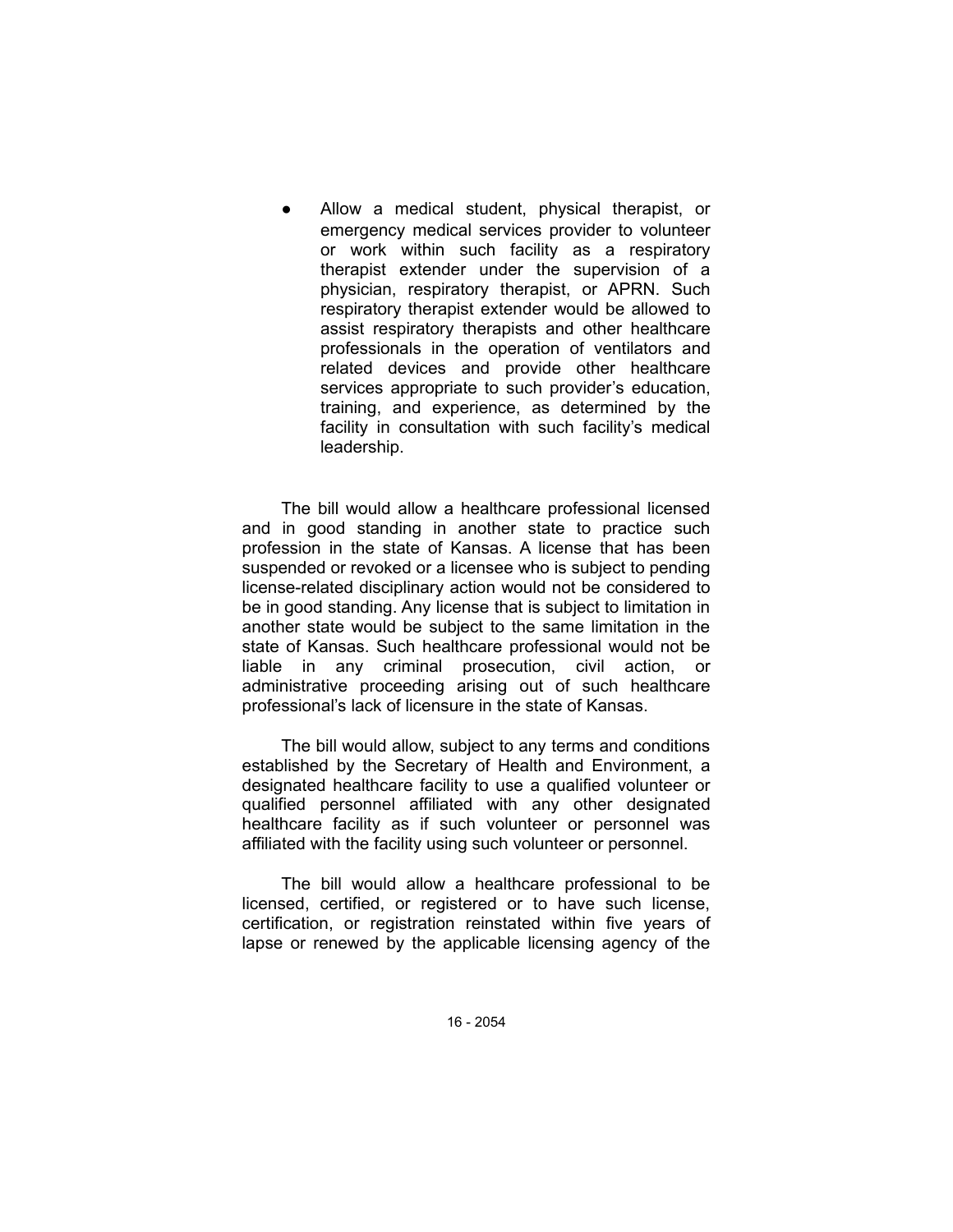state of Kansas without satisfying the following conditions of licensure, certification, or registration:

- An examination, if such examination's administration has been canceled while the state of disaster emergency proclamation issued by the Governor in response to the COVID-19 pandemic is in effect;
- Fingerprinting;
- Continuing education; and
- Payment of a fee.

The bill would provide that a professional certification in basic life support, advanced cardiac life support, or first aid shall remain valid if such professional certification is due to expire or be canceled while the state of disaster emergency proclamation issued by the Governor in response to the COVID-19 pandemic is in effect.

Fingerprinting of individuals would not be required as a condition of licensure and certification for any hospital, adult care home, county medical care facility or psychiatric hospital.

The bill would state "appropriate to such professional's education, training and experience," or words of like effect, shall be determined by the designated healthcare facility in consultation with such facility's medical leadership and would define "designated healthcare facility."

The provisions of the section would expire on January 26, 2021.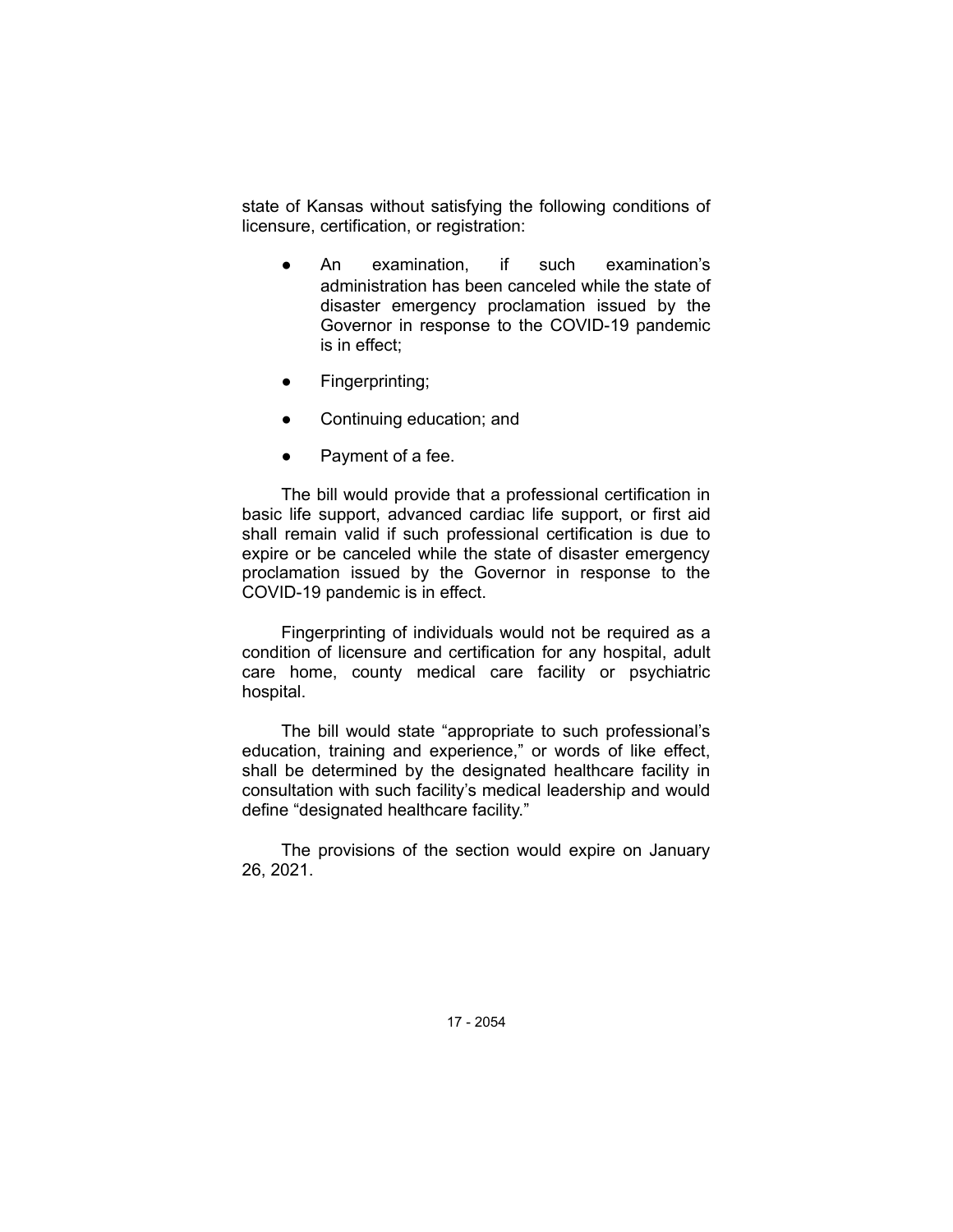## *Critical Access Hospitals*

The bill would amend the definition of "critical access hospital" in a statute governing rural health networks to add a provision stating that, prior to June 30, 2021, to the extent a critical access hospital determines is necessary to treat COVID-19 patients or to separate COVID-19 patients and non-COVID-19 patients, the hospital would not be limited to 25 beds, and a facility with an approved swing bed agreement would not be limited to a combined total of 25 extended care and acute care beds or limited to providing acute inpatient care for a period of time that does not exceed, on an annual average basis, 96 hours per patient.

The bill also would make technical amendments to this statute to ensure consistency in statutory phrasing.

## *Court Videoconferencing*

The bill would amend a provision enacted in 2020 House Sub. for SB 102 to allow the Chief Justice of the Kansas Supreme Court to issue an order authorizing the use of two-way electronic audio-visual communication (videoconferencing) in any court proceeding, when the Chief Justice determines such action is necessary to secure the health and safety of court users, staff, and judicial officers, by removing language limiting application of this provision to periods during any state of disaster emergency under KEMA. [*Note:* Under continuing law, the provisions of this section would expire on March 31, 2021.]

## *Sale of Alcoholic Liquor*

The bill would amend the statute governing removal of unconsumed alcoholic liquor from premises of a club or drinking establishment to allow legal patrons to remove from the licensed premises one or more containers of alcoholic

18 - 2054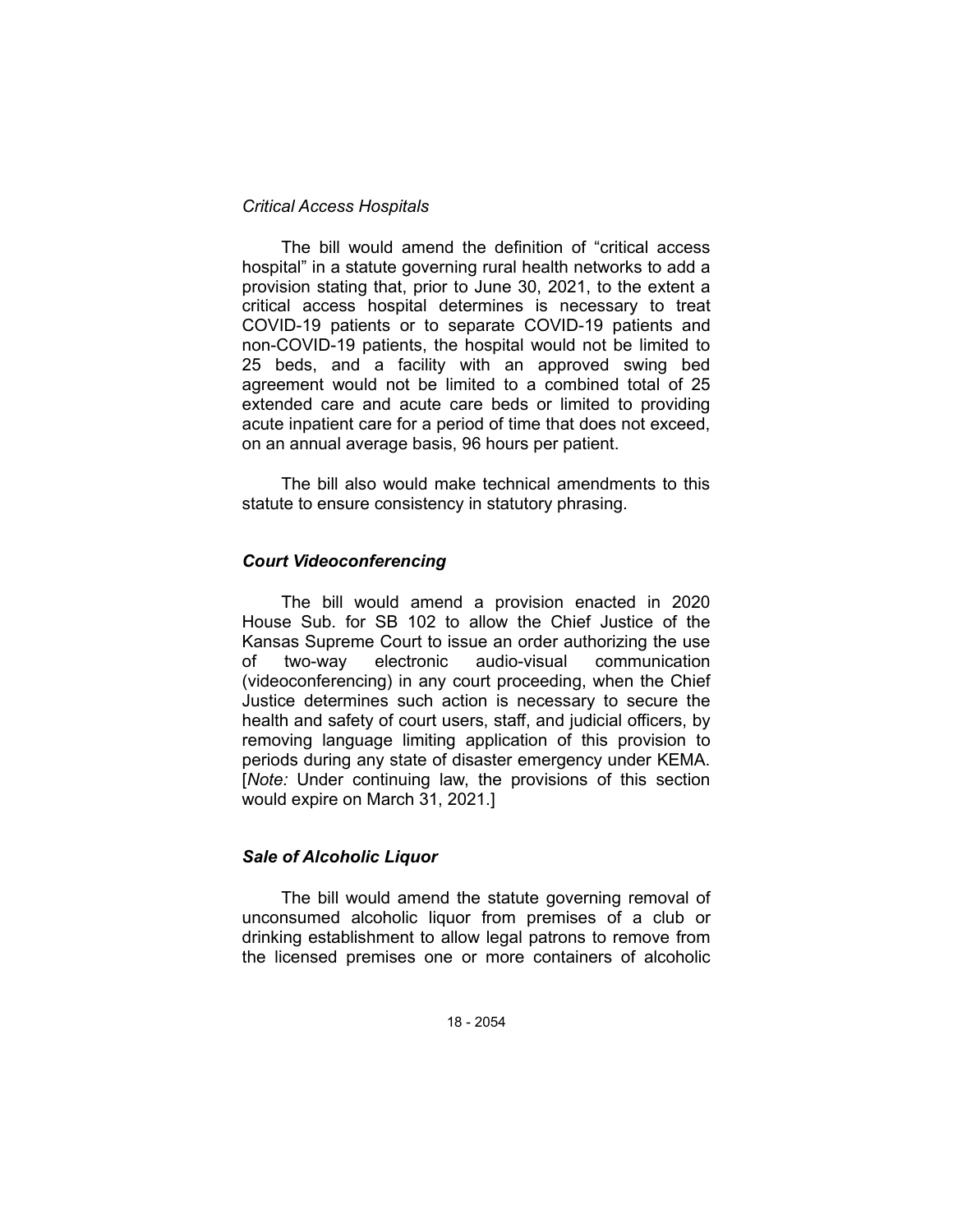liquor not in the original container, subject to the following conditions:

- It must be legal for the licensee to sell the alcoholic liquor;
- Each container of alcoholic liquor must have been purchased by a patron on the licensed premises;
- The licensee or the licensee's employee must provide the patron with a dated receipt for the alcoholic liquor; and
- Before the container of alcoholic liquor is removed from the licensed premises, the licensee or the licensee's employee must place the container in a transparent bag that is sealed in a manner that makes it visibly apparent if the bag is subsequently tampered with or opened.

These provisions would expire on January 26, 2021.

[*Note*: The above paragraph is revised to update the expiration date from "the date on which the federal major disaster declaration (DR-4504) declared on March 29, 2020, is terminated" to "January 26, 2021."]

## *Unemployment Compensation*

The bill would make a number of temporary changes to the state unemployment compensation system in response to the COVID-19 pandemic.

The bill would include a policy statement that Kansas is committed to maintaining and strengthening access to its unemployment compensation system.

The bill would provide that a claimant is not ineligible for benefits on the basis of not actively seeking work during a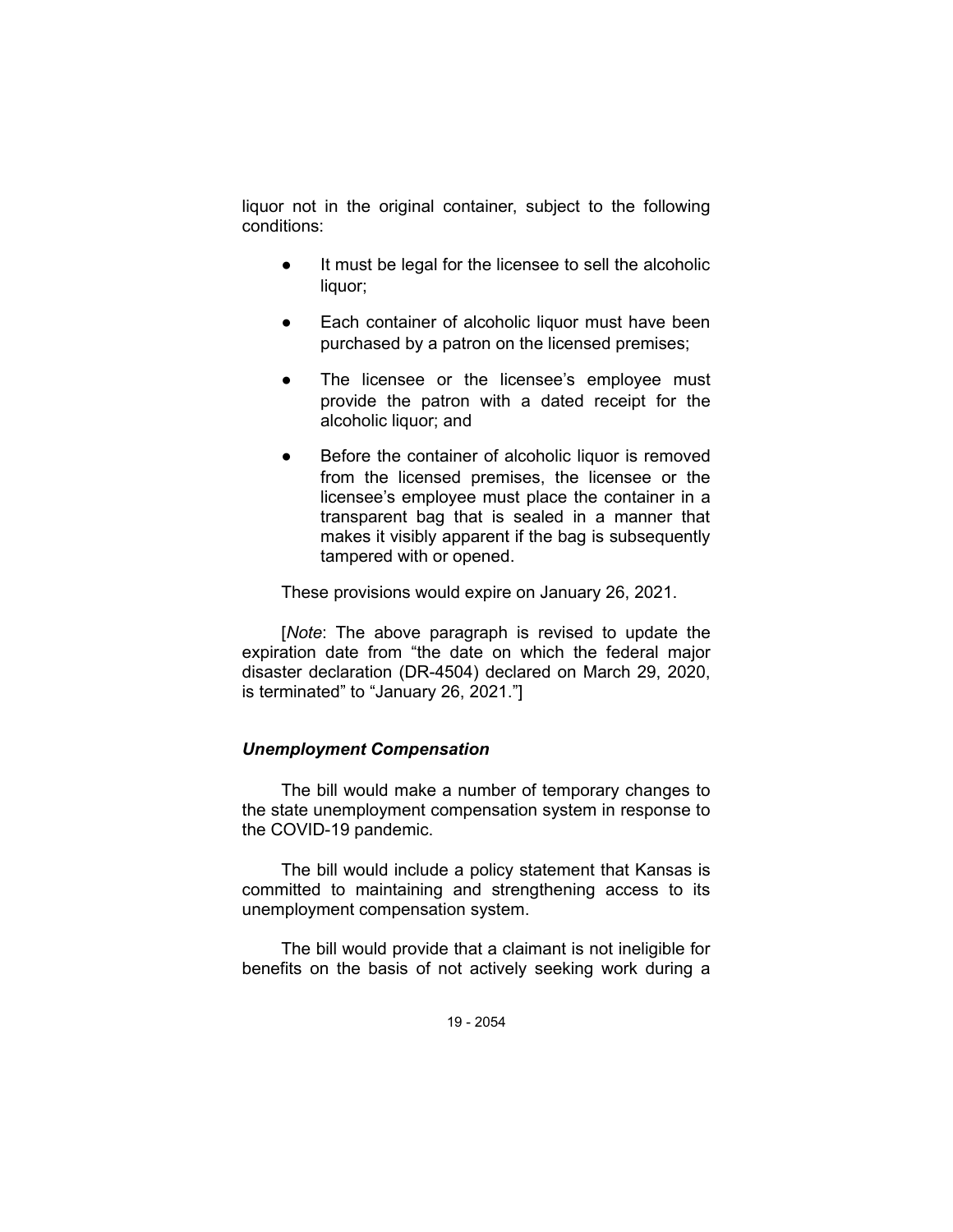disaster emergency proclaimed by the Governor and in response to the spread of COVID-19 and the State has temporarily waived the work search requirement in compliance with the Families First Act.

Additionally, the bill would waive the waiting week requirement for new claims filed from April 5, 2020, through December 26, 2020, in accordance with the Families First Act and the CARES Act.

The bill would require employers to provide any notifications to individuals in the service of the employer as required by the Secretary of Labor pursuant to the Families First Act.

For calendar year 2021, the bill would limit unemployment contribution rates for employers to the standard rate schedule and prohibit an additional solvency adjustment.

The bill would provide that benefits paid as a result of employees being discharged by an employer directly impacted by COVID-19 in accordance with the Families First Act would not be charged to the account of the contributing employer.

Under the bill, payments of unemployment compensation that are wholly reimbursed to a reimbursing employer by the federal government shall be charged for the purpose of such reimbursement under the CARES Act.

The bill also would eliminate the prohibition of negative account employers participating in shared work plans, but would provide that shared work plans may be approved only if the Secretary of Labor determines the contributing employer does not adversely impact the State's eligibility under Section 2108 of the CARES Act, which provides for federal reimbursement of certain shared work plan payments.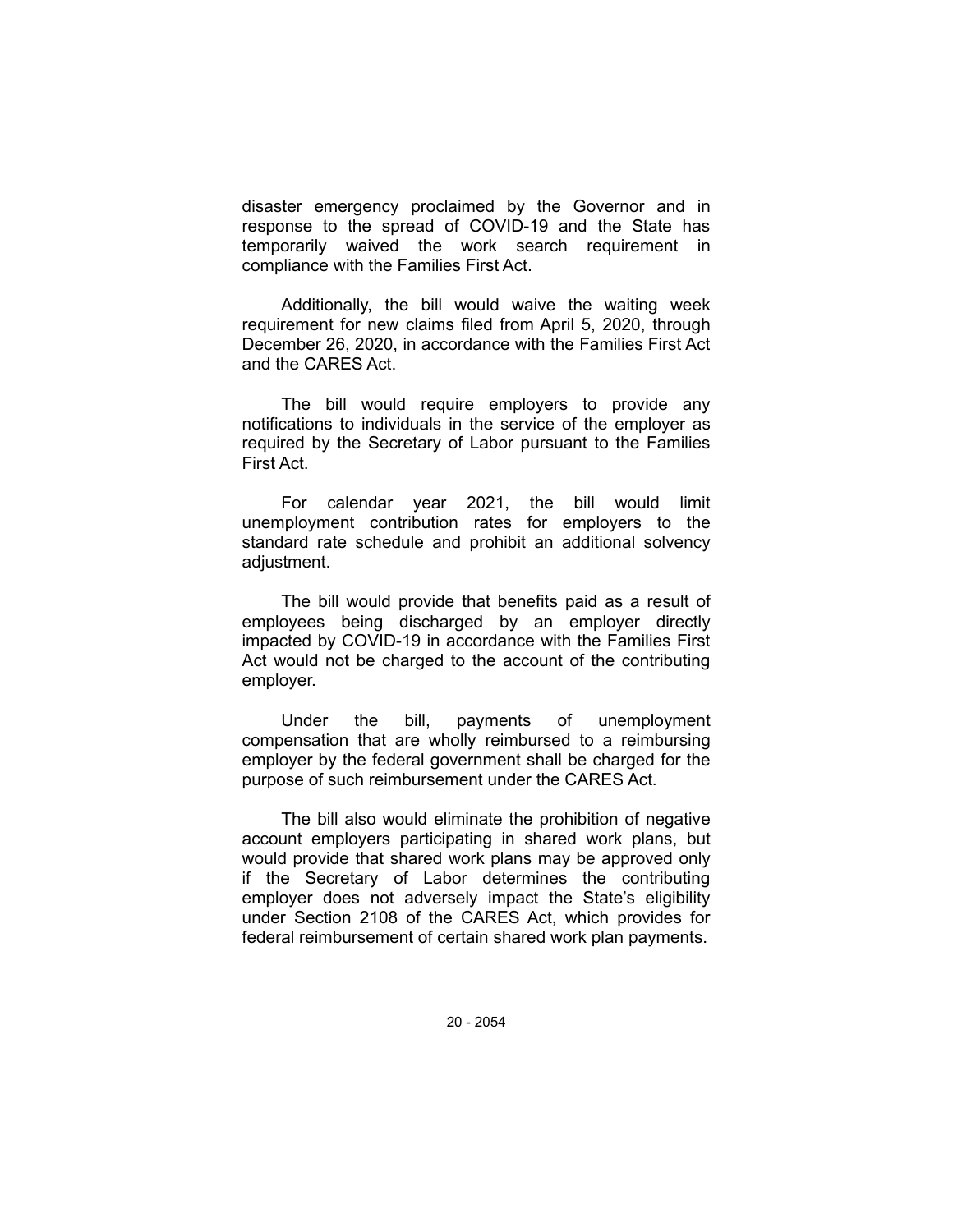## *Severability Clause*

The bill would include a severability provision, stating if any portion of the act or application thereof to any person or circumstance is held unconstitutional or invalid, such invalidity would not affect other portions that can be given effect without the invalid portion or application, and such other portions would remain valid and enforceable.

## *Effective Date*

The bill would be in effect upon publication in the *Kansas Register*.

## **Conference Committee Action**

The second Conference Committee agreed to remove the contents of Senate Sub. for HB 2054, as it entered conference, regarding credit union field-of-membership requirements and deduction of certain net interest income.

The second Conference Committee then agreed to add the following provisions related to the governmental response to the 2020 COVID-19 pandemic:

- Language taken from Senate Sub. for HB 2396, as recommended by Senate Committee, regarding:
	- CRF appropriations and oversight;
	- Ratification of state of disaster emergencies (with a date change);
	- Limits on business closure or cessation (modified by the Conference Committee);
	- First responder notifications;
	- KDADS duties regarding adult care homes;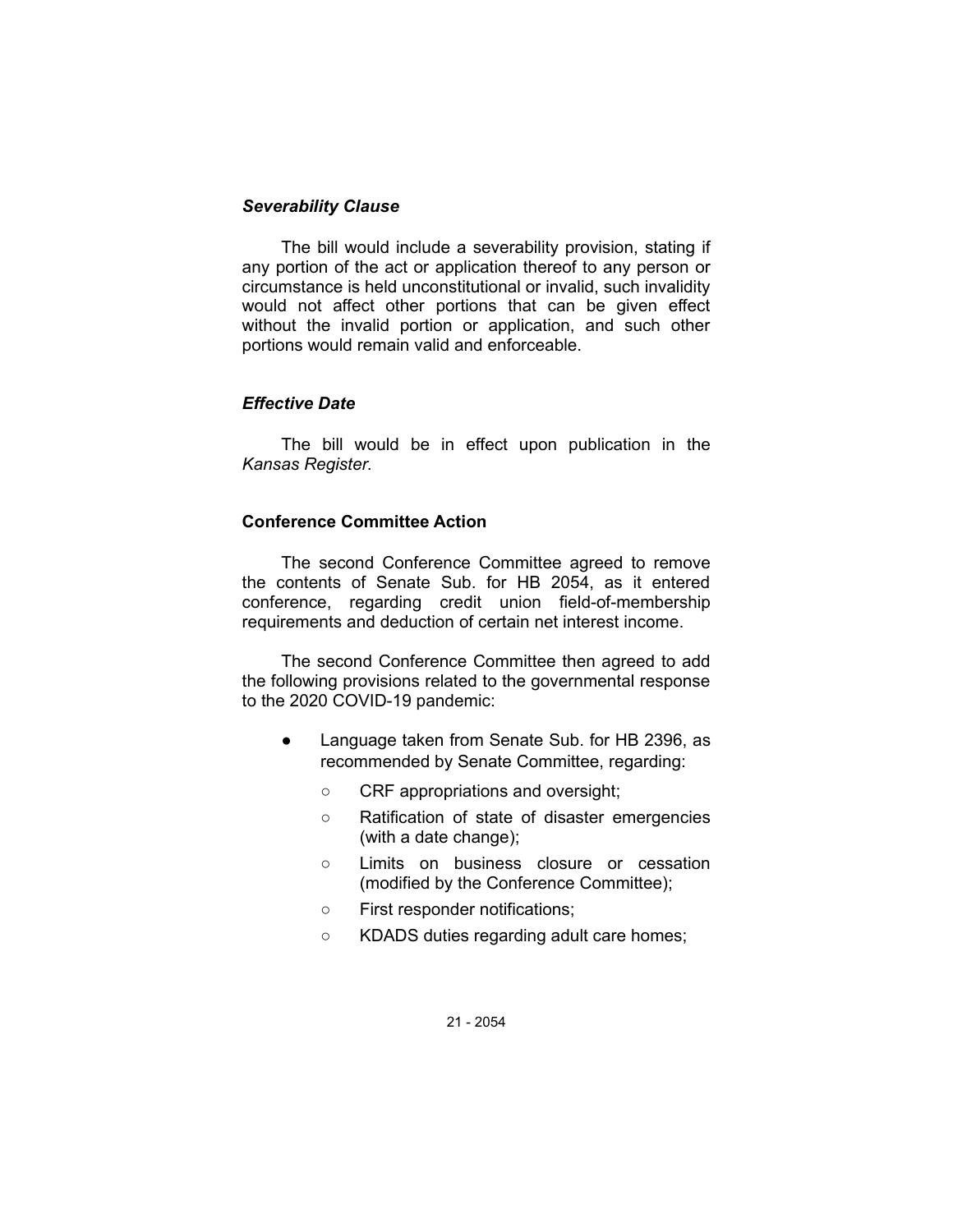- Telemedicine, hospital space use, and temporary licensing of certain health care professionals;
- Unemployment insurance; and
- Amendments to KEMA (modified by the Conference Committee);
- Language taken from Senate Sub. for HB 2244, as recommended by Senate Committee, regarding healthcare and business liability (modified to remove premises owner liability provisions);
- A provision regarding court videoconferencing;
- A provision ratifying certain notarial acts;
- Additional temporary licensing of healthcare professionals;
- A provision regarding sale of alcoholic liquor;
- Provisions regarding authority of local officials; and
- A severability provision.

## **Background**

The second Conference Committee agreed to remove the contents of Senate Sub. for HB 2054, as it entered conference, regarding credit union field-of-membership requirements and a deduction of certain net interest income for financial institutions subject to the Kansas Financial Institutions Privilege Tax. [*Note*: These topics were addressed in Senate Sub. for HB 2619.]

Many of the provisions added by the second Conference Committee related to the governmental response to the 2020 COVID-19 pandemic were drawn from or based upon language in Senate Sub. for HB 2396 (COVID-19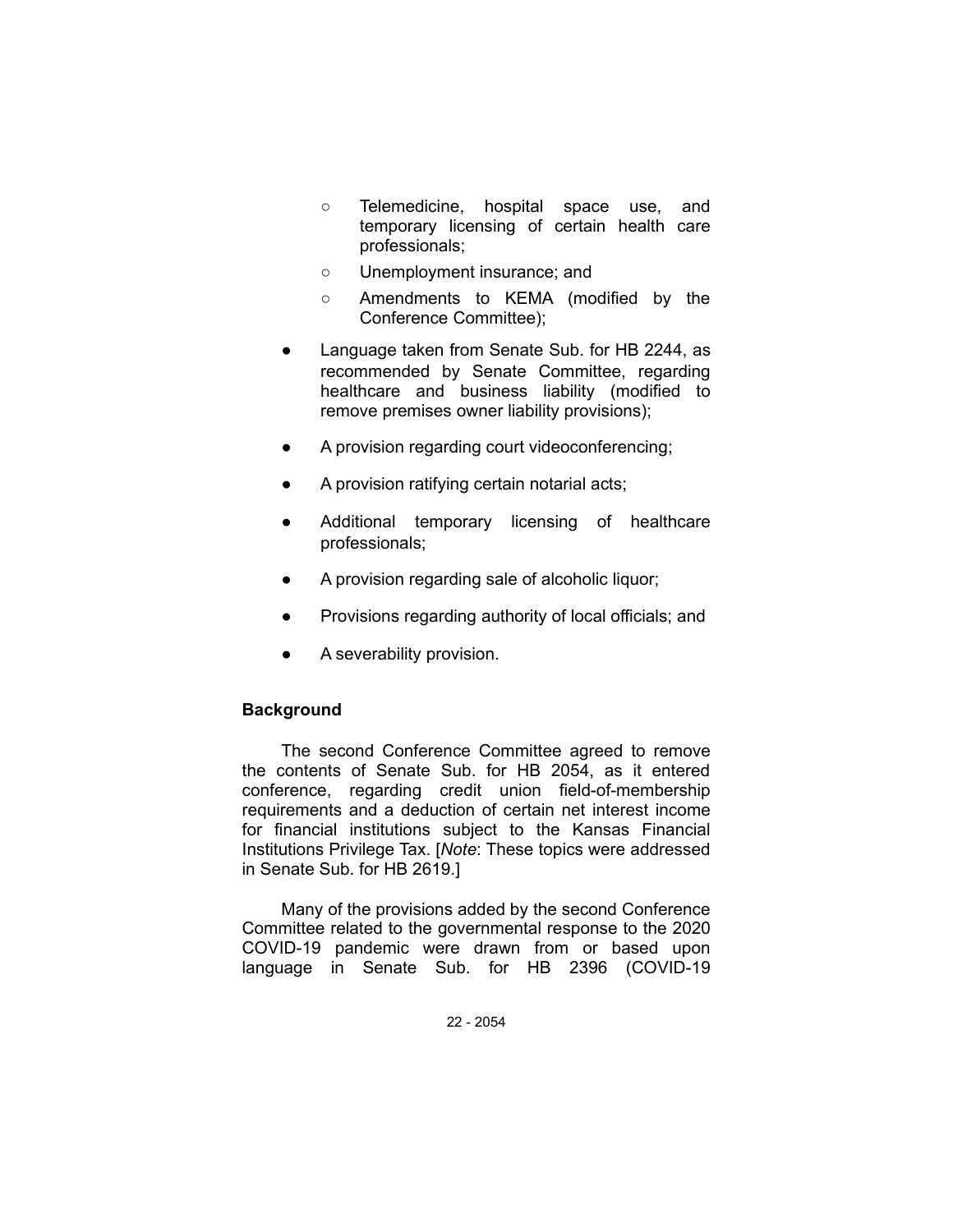governmental response) and Senate Sub. for HB 2244 (healthcare and business liability).

# *Senate Sub. for HB 2396 (COVID-19 Governmental Response)*

As passed by the House in 2019, HB 2396 would have amended criminal sentencing law regarding drug abuse treatment programs and probation violation sanctions. These provisions were subsequently enacted in 2019 SB 18.

On May 19, 2020, the Senate Committee on Judiciary held an informational hearing on the topic of the Governor's state of disaster emergency responsibilities and powers pursuant to the KEMA. Conferees testifying before the Committee included the Kansas Attorney General; the Governor's chief of staff; a representative of the Kansas Association of Chiefs of Police, Kansas Peace Officers Association, and Kansas Sheriffs Association; representatives of Advanced Baseball / Fast Pitch Academy, Billy's Ayr Lanes, Cornerstone Data, Inc., Luke's Barber Shop, Patterson Sports Academy, Rapid Fit Health Club, and Summit Counseling; and a private citizen.

Four private citizens and representatives of the following businesses and organizations submitted written-only testimony on the topic: Burtis Motor Co., Drive 5 Sports Center, Eric Fisher Salon, Kansas Licensed Beverage Association, Kansas Policy Institute and Kansas Justice Institute, Kansas State Bowling Proprietors Association, Legal Shield, Midwest Sports Productions, Natural Baseball Academy, PARISI Speed School, Salon Knotty, Westurban Baseball, and Wichita Sports Forum.

On May 21, 2020, the Senate Committee recommended a substitute bill for HB 2396, replacing the language of the bill as introduced with COVID-19-related provisions regarding telemedicine, hospital and medical care facilities, temporary emergency licensure for regulated healthcare professionals,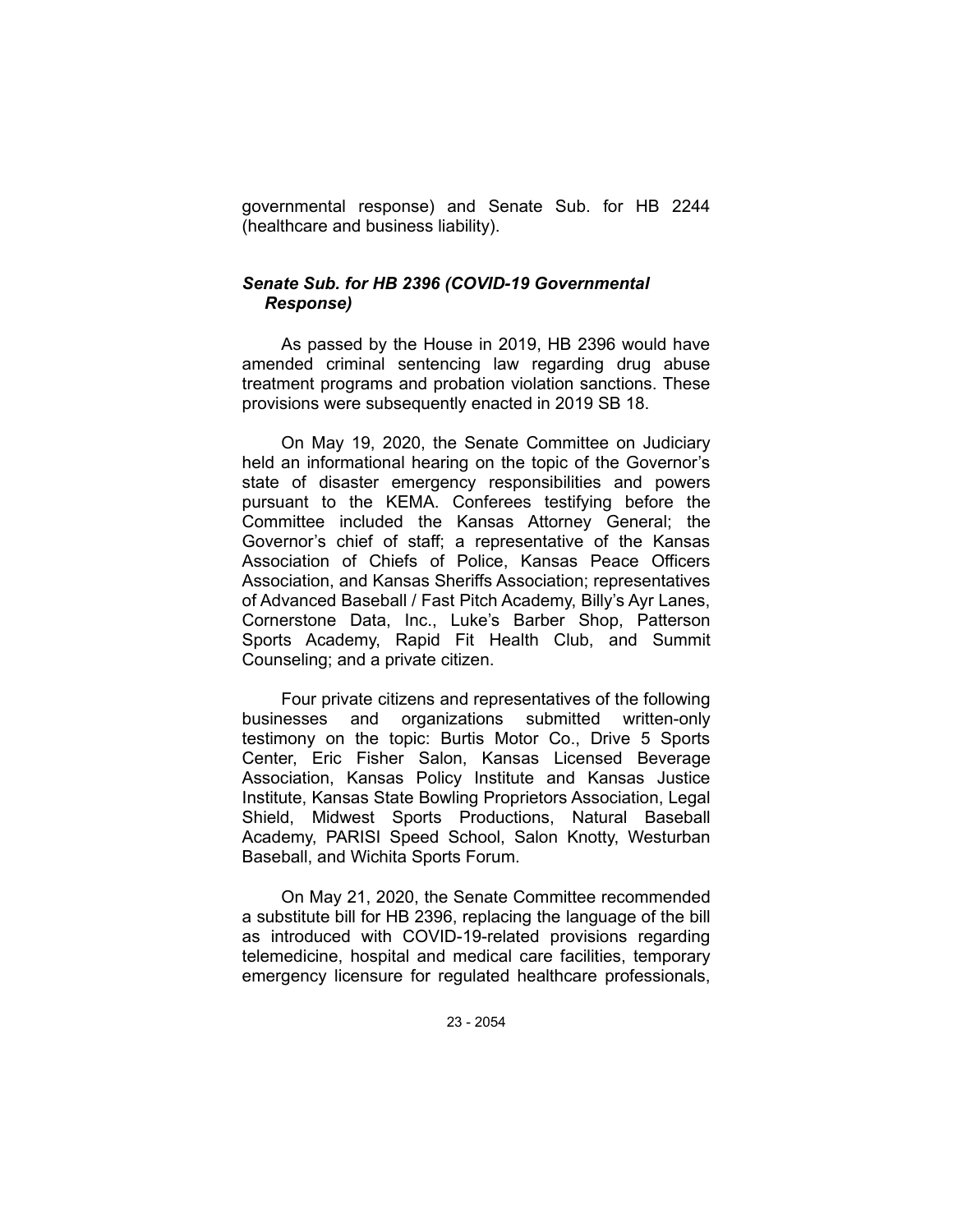critical access hospitals, unemployment compensation (based upon language adopted by the Senate Committee on Commerce in Senate Sub. for HB 2154), creation and oversight of the Coronavirus Relief Fund, state of disaster emergencies, limitation on the Governor's powers under KEMA, first responder notifications, and KDADS responsibilities for adult care homes.

No fiscal note was available for Senate Sub. for HB 2396 at the time of the Senate Committee action.

# *Senate Sub. for HB 2244 (Healthcare and Business Liability)*

As passed by the House in 2019, HB 2244 would have enacted "Claire and Lola's Law," regarding possession of certain cannabidiol treatment preparations. Provisions based on this language were enacted in 2019 SB 28.

On May 18, 2020, the Senate Committee on Judiciary held an informational hearing on the topic of COVID-19 liability concerns and possible legislation. At the hearing, a representative of the Kansas Medical Society (KMS) and Kansas Hospital Association (KHA) presented draft legislation addressing liability protections for healthcare providers, as well as provisions from 2020 SB 493 regarding the Health Care Stabilization Fund. A representative of the Kansas Chamber of Commerce discussed draft legislation, later provided to the Committee, regarding business liability protections. A representative of the Kansas Livestock Association expressed support for limiting liability for COVID-19-related medical conditions within the agricultural industry. A representative of the Kansas Trial Lawyers Association stated the civil justice system works, even in times of crisis, and special laws, exceptions, and immunities from negligence are not needed to assure that justice prevails. A representative of the Kansas Bar Association (KBA) stated the KBA opposes blanket immunity for COVID-19-related claims against business and healthcare institutions.